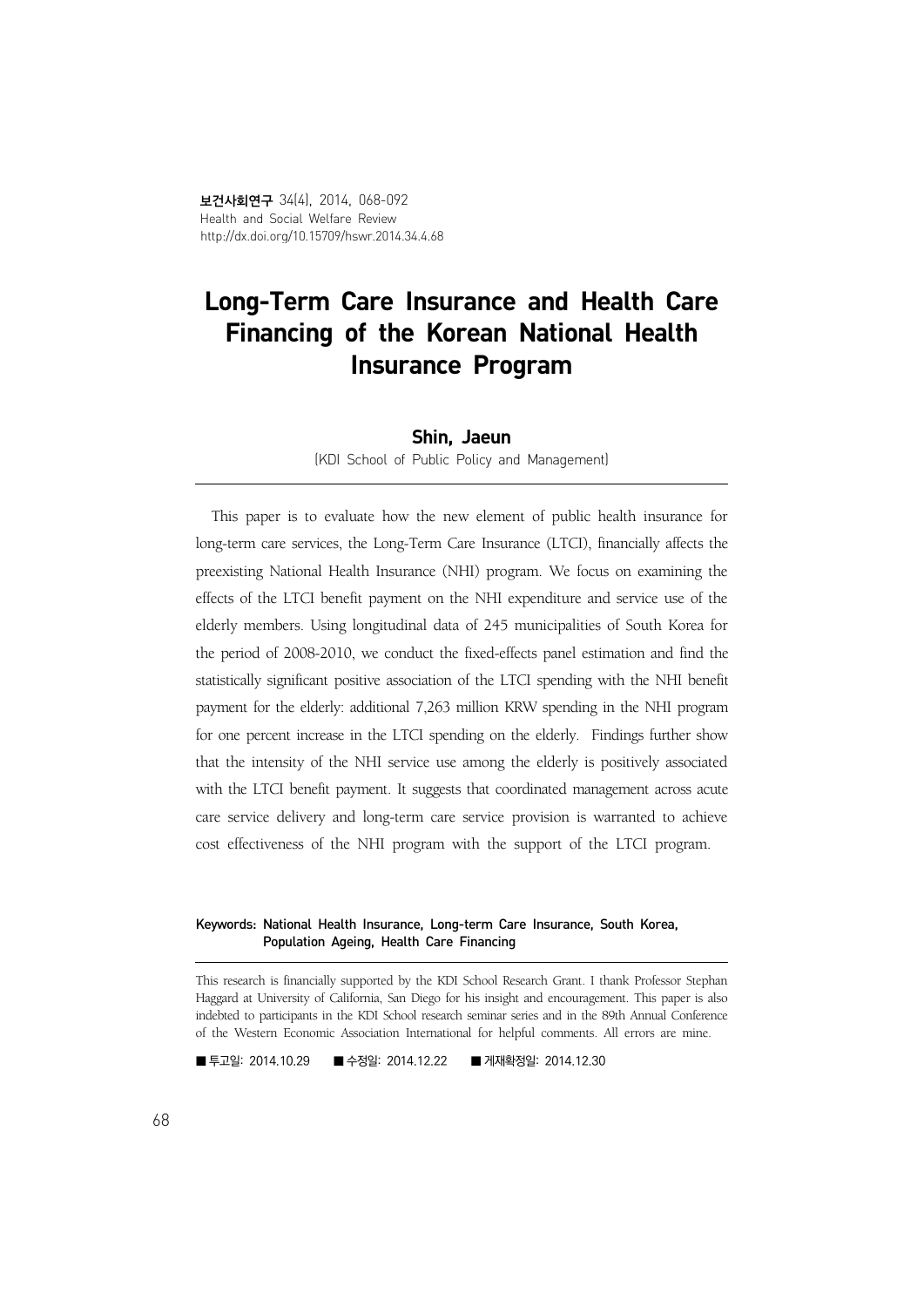## **Ⅰ. Introduction1)**

# **1. Long-Term Care Insurance: A Challenging Approach to Population Ageing**

The principal component of the Korean health care system is the National Health Insurance (NHI) program. Over its three decades of operation, the NHI has gradually expanded its benefits to cover a greater variety of services (outpatient care, inpatient stay, pharmaceuticals, and selective Korean traditional medicines), and a larger set of costly services such as CT scan, MRI, and cancer treatment. The long-term care benefit, however, has been excluded from the NHI benefit package.

In 2008, the Long-Term Care Insurance (LTCI) program was launched to provide the long-term care benefit for the elderly. The LTCI program is designated to improve access to nursing home care and various home care services among the physically dependent elderly population (National Health Insurance Corporation, 2010). It was one of the major policy responses of the Korean government to face with rapid population ageing and the weakening informal care mechanism for the elderly. From the population health perspective, it is a desirable public action to proactively respond to the needs of the ageing society. The LTCI initiative is an approach of internalizing the informal unpaid care by family members into the framework of formal paid care of which costs will be shared by all members of society.

Although the impending need for social protection of any kind for the aging population was indisputable, the introduction of this new public health insurance program was an issue of intense political debate in two aspects. First, additional contributions required to fund the LTCI program formed a public discontent among both employers and employees. A collective financing system for the LTCI program was the central ground of political tensions across generations since the young

<sup>1)</sup> This paper is written in English for the presentation at the 89th Annual Conference of the Western Economic Association International and for the readability of international scholars.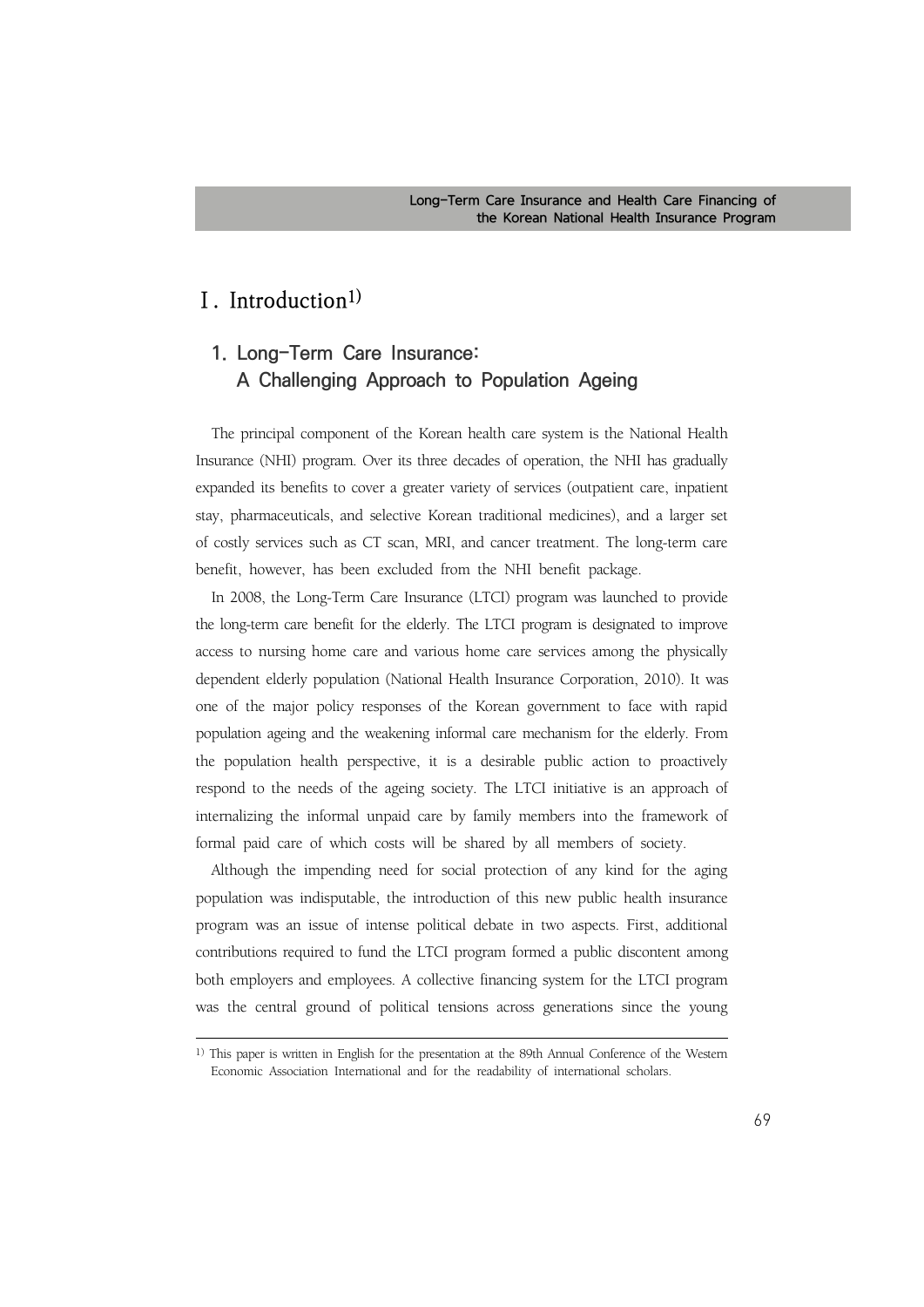working population is mandated to subsidize the retired elderly population. Secondly, the fiscal sustainability of the LTCI was uncertain and controversial. Since late 1990s, the NHI program has been under heavy pressure to stay financially viable and this fight against the rapid increase in total health care spending seems unlikely to subdue in the near future due to population ageing2). This experience comes to a question whether the Korean society can afford another public health insurance program. Due to contribution-based financing and universality of benefit coverage similar to the NHI program, the LTCI program is barely exempt from the same challenge of financial hardship to serve the elderly beneficiaries.

Related to this general concern on fiscal viability of the entire public health insurance system, this paper proposes a specific question on the relationship between the NHI and LTCI programs: how the LTCI program financially reshapes the NHI program. Proponents of the LTCI addition expect that the long-term care service may help maintain and improve health status of the elderly population so that less intense acute care services will be demanded than otherwise. This implies the cost saving in the NHI program for the elderly and the lesser burden on the contributing population (Kim et al., 2010; Lee, 2010; Kwon, 2011). The opposite scenario is equally possible, however: the promotion of the LTCI program will inform the elderly of the accessible and affordable LTC services they can avail through the LTCI benefit. In this process, the elderly may identify the previously unrecognized need for the NHI services, which will lead to greater NHI benefit payments for the elderly. In spite of the eligibility screening process, the LTCI benefit is in principle a public subsidy program to the most disadvantaged group of the elderly, enabling and encouraging them to seek long-term care services. This may stimulate the use of other health care services by educating them about health care needs and the NHI benefits they are entitled to claim.

<sup>2)</sup> Kim (2004) estimates that additional one year life expectancy of the elderly requires 4,305.3 billion KRW of the NHI payment, suggesting cost inefficiency of the NHI program and the need of securing additional financing source for the elderly population.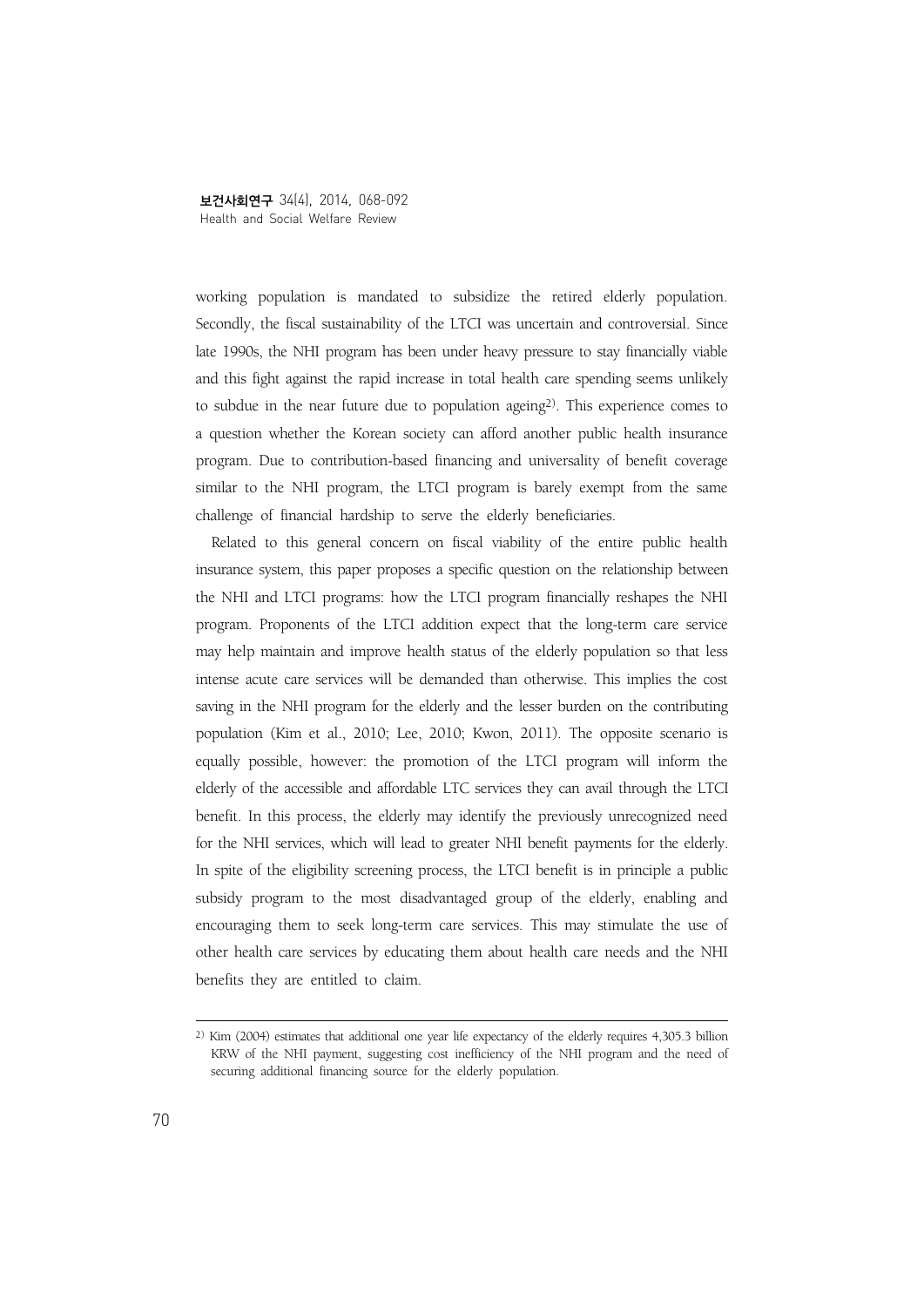The LTCI program, unlike the NHI program, operates the eligibility selection process. The benefit of the LTCI is granted only for those applied and approved. As shown in Table 1, the number of applicants has consistently risen since the launch of the LTCI program - 6.5% to 10.3% of all eligible elderly. But the approval rate remains around 50%. This hints of the possibility of excluding the marginally needy elderly. As the eligibility criteria are under the control of the NHIS, the NHIS may adjust the approval guidelines as a handy tactic to manage the LTCI financing3) . If the NHIS attempts to use the eligibility assessment process merely for the purpose of avoiding financial deficits, the LTCI program may survive the projected financial turmoil, but fail in adequately serving the ageing Korean population. For the LTCI program truly functioning as a social protection, both the generosity in eligibility and the fiscal stability of this program should be assured. It is an overwhelming economic and political agenda for the NHIS and the Korean government.

|                                                     | 2008                  | 2009                            | 2010                           | 2011                              |
|-----------------------------------------------------|-----------------------|---------------------------------|--------------------------------|-----------------------------------|
| Application<br>(% of all elderly)                   | 338,538<br>$(6.7\%)$  | 492,891<br>$(9.3\%)$            | 586,449<br>$(10.8\%)$          | 579,113<br>$(10.3\%)$             |
| Approval<br>(% of application)<br>[% annual change] | 200,259<br>$(59.2\%)$ | 239,489<br>$(48.6\%)$<br>[19.6] | 260,749<br>$(44.5\%)$<br>[8.9] | 300,231<br>$(51.8\%)$<br>$[15.1]$ |

Table 1. Eligibility of the LTCI Benefit, 2008-2011 (for person of aged 65 or more)

Note: The 2008 data is for the half-year operation of the LTCI program (July to December of 2008).

<sup>3)</sup> Currently, the minimum score entitling applicants with the LTCI benefit is 53. According to the evaluation score, applicants are classified into Class 1 (95 or higher), Class 2 (75 to 94) or Class 3 (53 to 74) (National Health Insurance Corporation, 2010). Higher score means severity of LTC needs. If they score less than 53, they are not eligible for any LTCI benefit. Class 3 cut-off is revised from 55 to 53 in July 1, 2012 to grant the marginal elderly with home care benefit. This revision shows that the benefit entitlement approval cut-off score can be arbitrarily adjusted to meet the financial ends.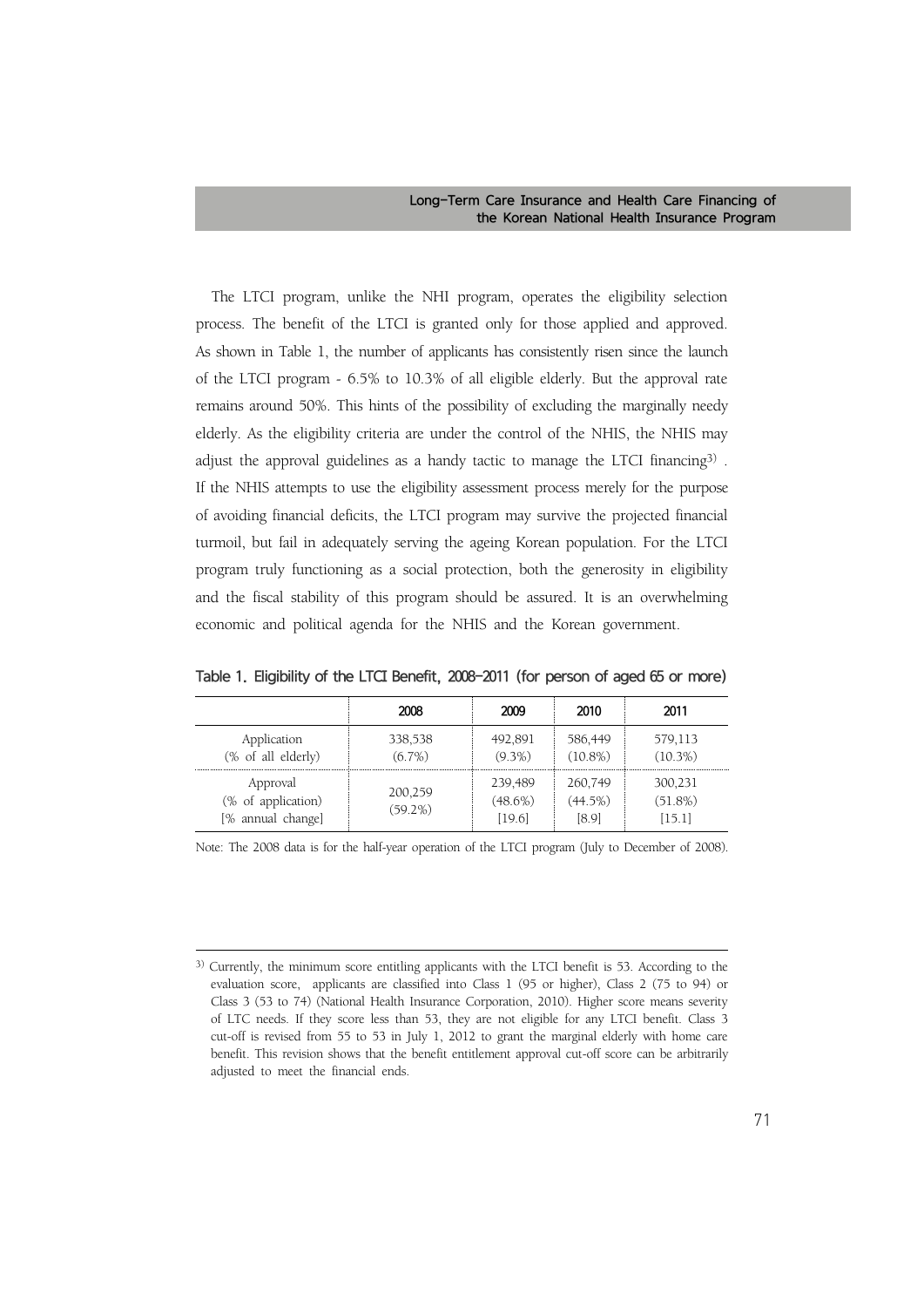보건사회연구 34(4), 2014, 068-092 Health and Social Welfare Review

# **2. Demographic Challenge for South Korean Health Care System**

Rapid population ageing in South Korea has raised a concern of a long-term health cost risk in the Korean health care system (Kim, 2004; Tchoe & Nam, 2008; Cho et al., 2004). As shown in Figure 1, the percentage of the elderly (defined as aged 65 or more) in the Korean population has steadily increased since 1970. This trend is accelerated over time, pushing Korea into an ageing society by 2000, to an aged society by 2017 and to a super-aged society by 2026<sup>4)</sup>, which leaves only one decade for the Korean society to prepare for this unprecedented demographic structure.



Figure 1. Trend of Population Ageing in Korea (1970-2050)

Source: National Statistical Office (NSO) of Korea, 2011.

<sup>4)</sup> The United Nations (UN) categorizes the degree of population ageing in a society based on the percentage of the elderly persons of aged 65 or older in the population as follows: ageing society (over 7%), aged society (over 14%) and super-aged society (over 20%). The age structure prospect of the Korean population is referred to the Future Population Projection Report 2010 by the Korean Statistical Information Service (KOSIS).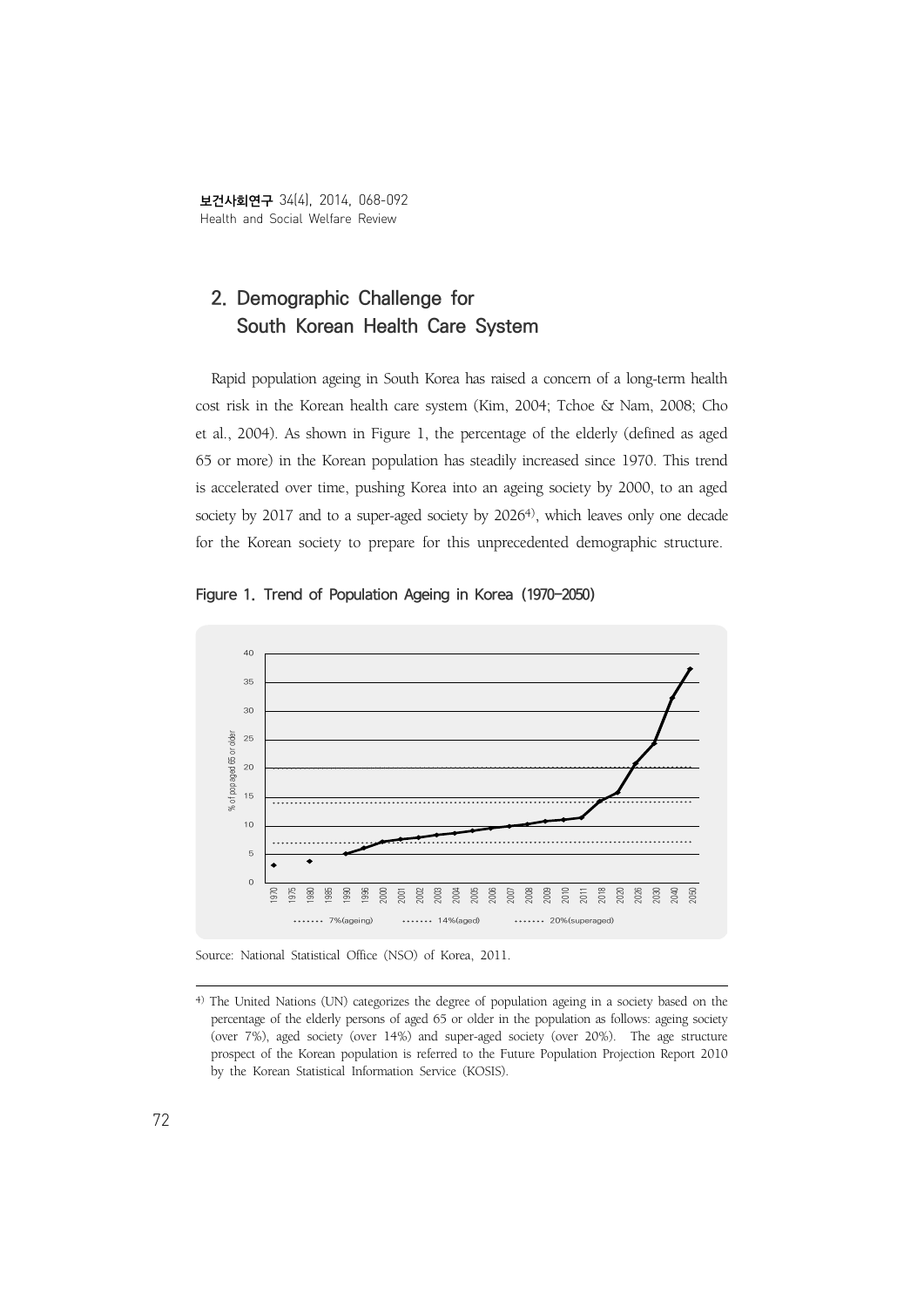This rapid population ageing in Korea is attributed to the retirement of thick cohort of baby boomers and the world-lowest level of fertility rates. Figure 2 is a snapshot of the consequences of these two factors. The child dependency ratio<sup>5)</sup> declined from 36.9% in 1990 to 29.4% in 2000 and further in 2010 it is only 22.2%. By contrast, the aged dependency ratio was 7.4% in 1990, reached to 10.1% in 2000 (36.5% increase from 1990), and to 15.0% in 2010 (48.5% increase from 2000). This particular age structure poses many economic distortions and policy challenges such as loss in quantity and productivity of the labor force and the resulting slow-down in economic growth. The population ageing presented in Figure 1 and Figure 2 is the focal point of substantial policy debate on the sustainability of the Korean economy.



Figure 2. Changes in Dependency Ratio in Korea (1970-2050)

Source: NSO of Korea, 2011 (Author's calculation)

<sup>5)</sup> Dependency ratio is the ratio of dependents (either those of aged under 15 or those of aged 65 or more) to the working age population (aged 15-64).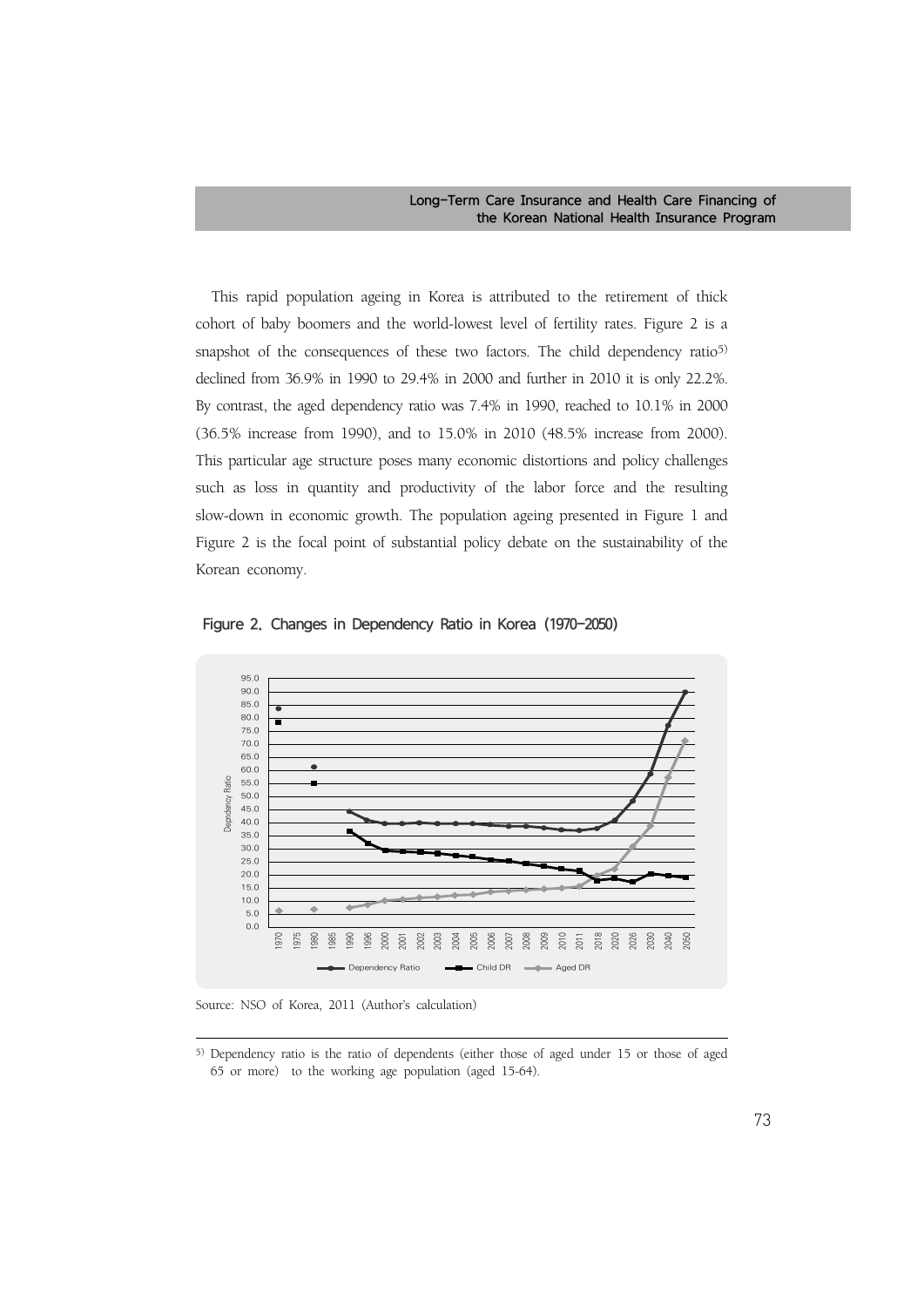보건사회연구 34(4), 2014, 068-092 Health and Social Welfare Review

Considering the characteristics of the elderly, one of the most pressing policy issues would be how to financially sustain health care costs of these physically and mentally vulnerable group of the population. As the elderly are entirely retired or only partially active in the labor market, their contributions to tax revenue and to social security account are marginal. They, however, are likely to undergo various and complex health problems, which are costly to the national health care system. Figure 3 illustrates the share of the National Health Insurance (NHI) benefit payments for the elderly during the period of 2002-2010. The NHI benefit payment for elderly members was 20.2% of total payments in 2002 and increased to 33.4% in 2010. The total number of the elderly population is certain to mount in coming decades due to the effect of the baby boom generation. Consequently, the NHI benefit payment share for this group is likely to stay on its linear growth path as shown in Figure 3.



Figure 3. The NHI benefit payment for the elderly members (Korea, 2002-2010) [Unit: % of total NHI benefit for all ages]

Source: National Health Insurance Service (NHIS) Statistical Yearbook, 2002-2010.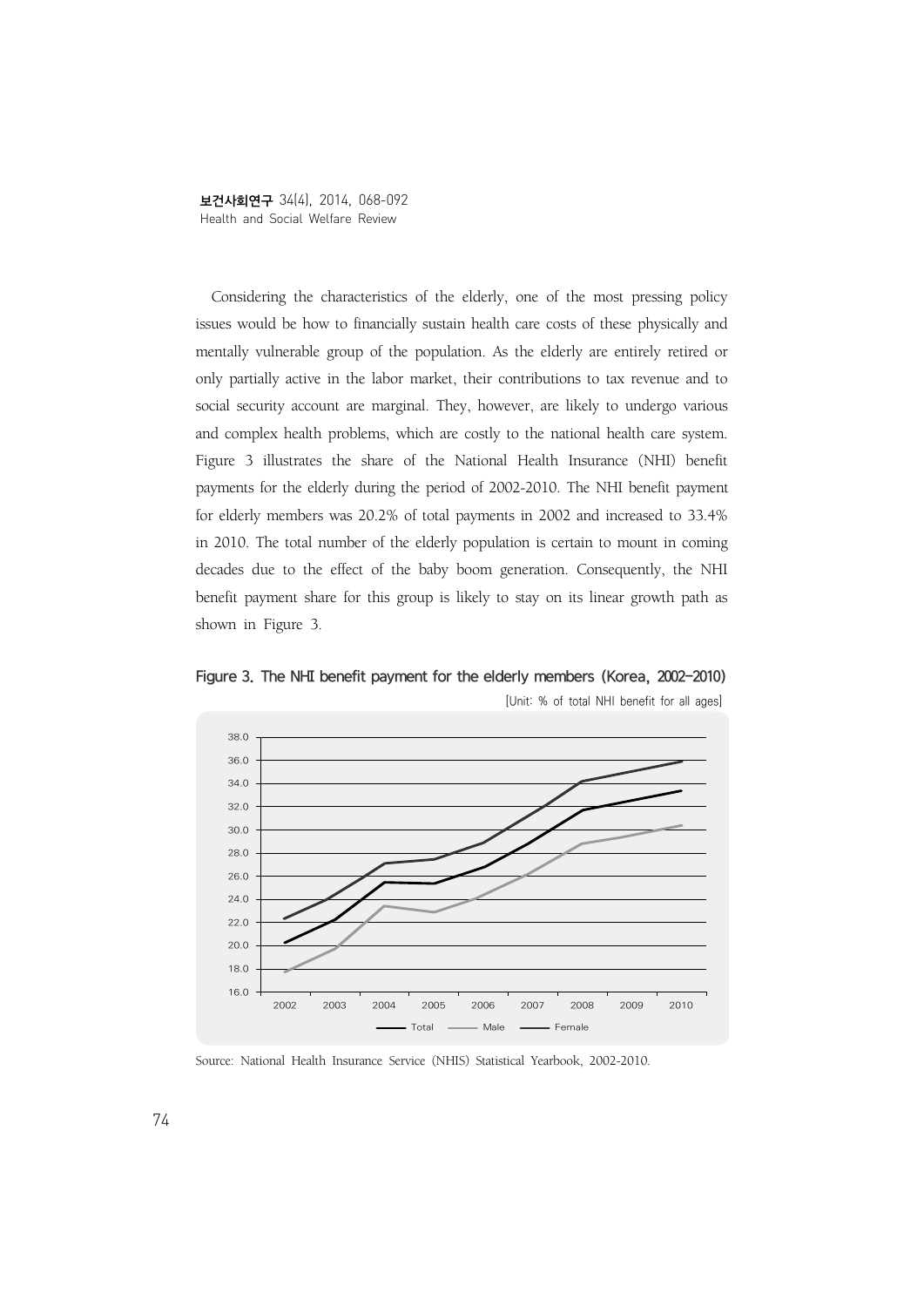Figure 4 further indicates that the increase in total health care costs is more than proportional to the growth of the elderly members in the NHI system. In 2010, the annual average NHI benefit payment per person was KRW 213,445 for the 20-24 age group, but for age 50-54, it triples to KRW 740,988. The figures are starkly augmented for the older groups: KRW 1,685,560 for the 65-69 age group and KRW 2,326,361 for the 80-85 age group. Epidemiologically, the elderly population is characterized by the prevalence of non-lethal chronic illness such as diabetes, after-stroke disabilities, hypertension, heart diseases and Alzheimer's. These health problems depend on continual care with little chance of complete cure and of rewarding society back with productivity enhancement or financial contributions. In sum, population ageing in Korea is a major threat to the fiscal security of the NHI system by bringing in more and more costly members.





Source: NHIS Statistical Yearbook, 2010.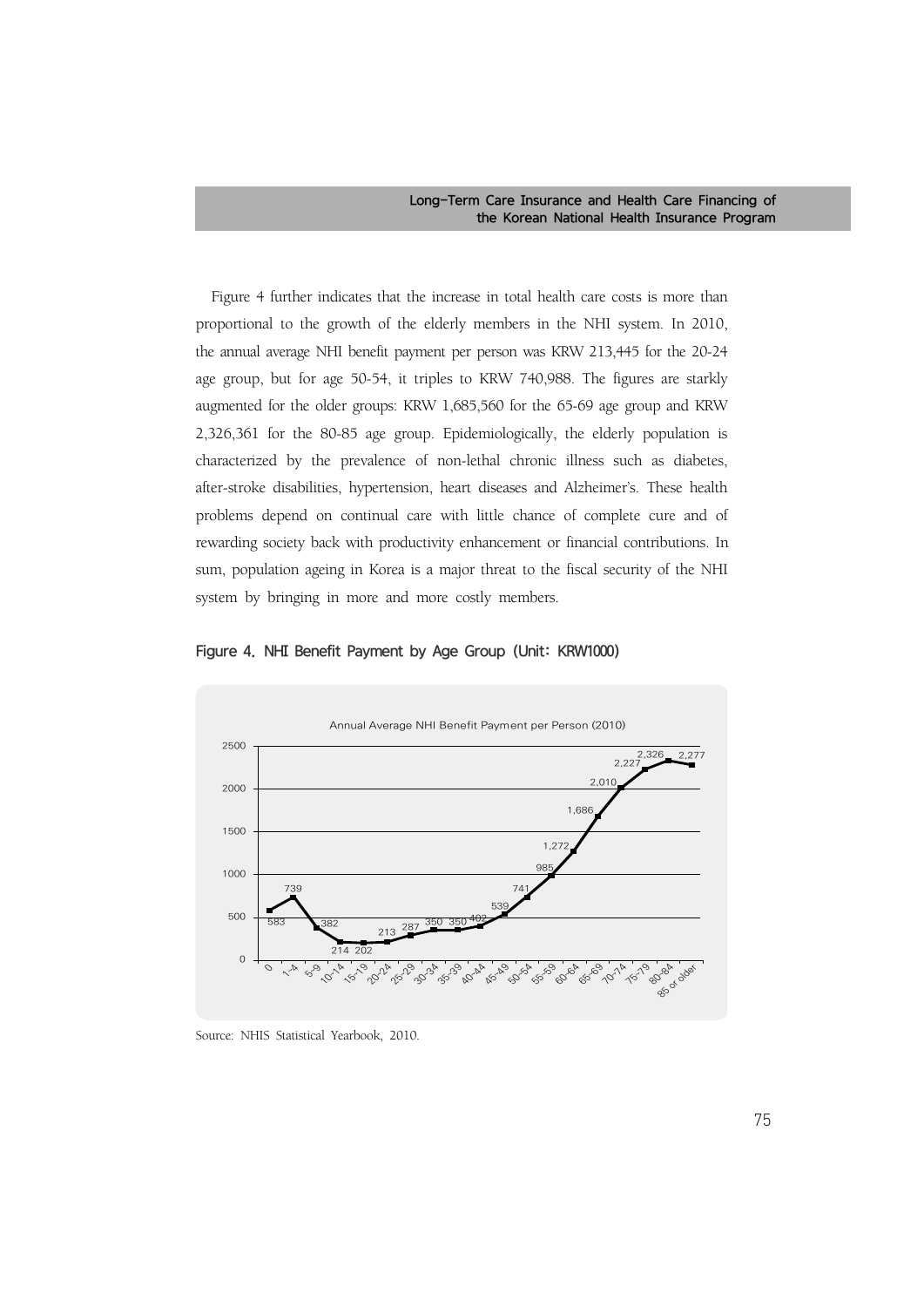보건사회연구 34(4), 2014, 068-092 Health and Social Welfare Review

## **3. Structure and Financing of LTCI (2008-2011)**

The burden of providing necessary care for the elderly is mostly associated with demand for long-term care. It has been a cultural tradition in Korea that informal care by family members, primarily the first-born son (and his spouse) serves the long-term care needs of their ageing parents. This mechanism, however, is no longer reliable because of lower fertility, higher female labor force participation, stronger propensity of geographic and social mobility among the young generation, and the fragmentatin of the family structure. As a result, the informal care provided by household needs to be complemented by the formal care, the cost of which be shared by the working population as a form of social assistance.

Effective in July 2008, the Long-Term Care Insurance (LTCI) program, the sister element of the NHI system, provides benefits for nursing home care and home care services. While the existing NHI program is for all citizens without eligibility selection, the LTCI benefit is primarily targeted for those over 65.6) Upon the application for eligibility status, the LTCI administration officer evaluates the need of long-term care of the applicant based on their physical limitations, mental capacity and any specific demand for nursing or rehabilitation services. The LTCI benefit is available only for those approved in this evaluation process. As shown in Table 1, the number of applications increased from 6.7% to 10.3% of the total elderly population during 2008-2011. The approval rate started as 59.2% in the first year of the LTCI program (in 2008) but later dropped to 51.8% in 2011.

Financing of the LTCI program adopts a similar format of the NHI program. In the NHI program, the fixed contribution rate is applied to payroll of the employed group or to the assessed income of the self-employed group. The total amount of the LTCI contribution is determined as the LTCI contribution rate applied to total NHI contribution amount.

<sup>6)</sup> People of age under 65 may be eligible for the LTCI benefit if they are diagnosed of prelisted age-related diseases such as paralysis, dementia, Parkinson's and Alzheimer's, and unableto carry out daily activities without help (Kim, 2004).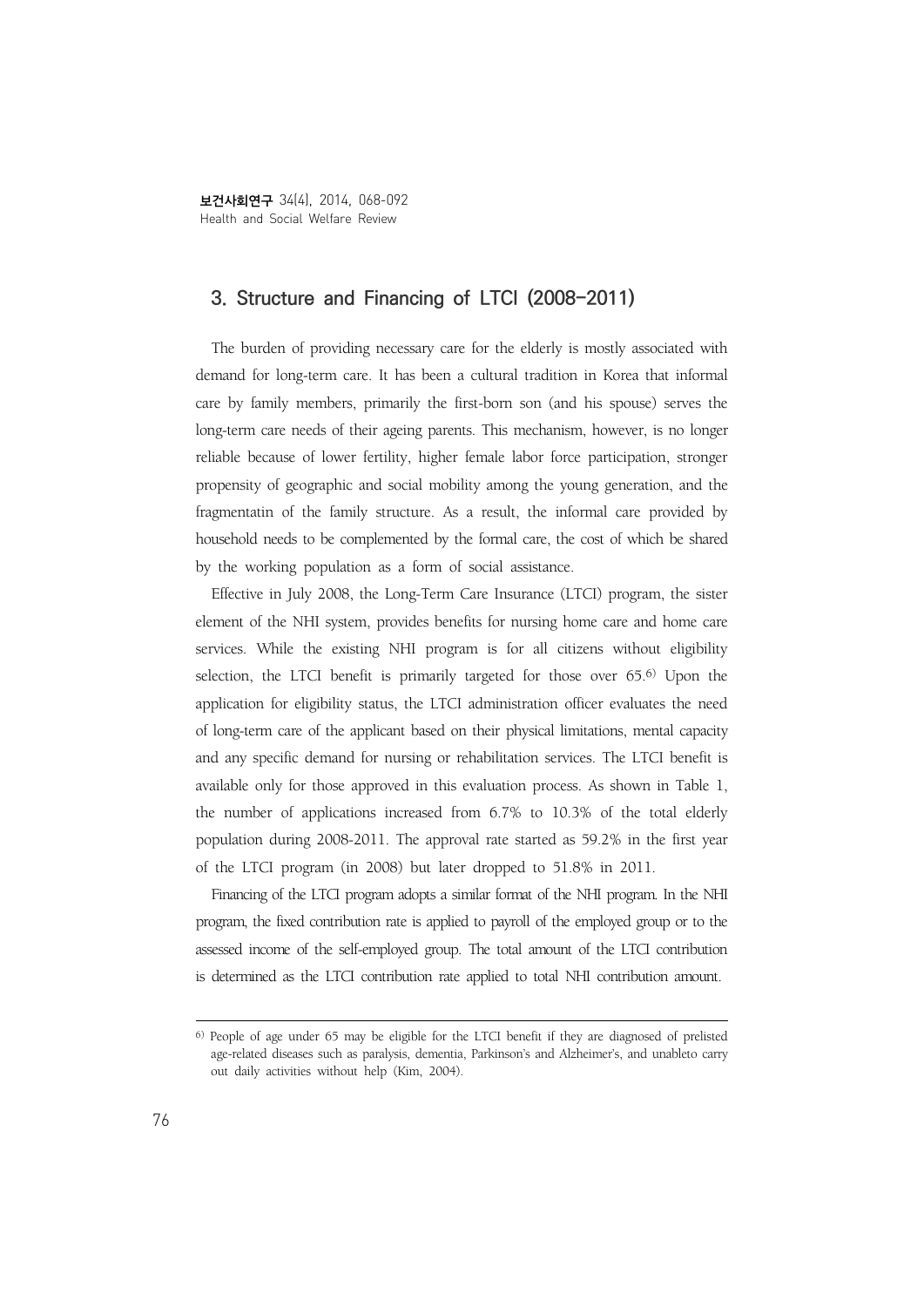|                                                      |                                      | 2008    | 2009      | 2010                  | 2011                |
|------------------------------------------------------|--------------------------------------|---------|-----------|-----------------------|---------------------|
| The NHI contribution<br>(% of payroll)               | 5.08                                 | 5.08    | 5.33      | 5.647                 |                     |
| The LTCI contribution<br>(% of the NHI contribution) |                                      | 4.05    | 4.78      | 6.55                  | 6.55                |
| LTCI contribution                                    | per employed<br>insured              |         | 3,238     | 4,700                 | 5,383               |
| per month<br>(in KRW)                                | per self-employed<br>household       |         | 2,980     | 4,400                 | 4,712               |
|                                                      | Panel 2. Revenue - Expenditure State |         |           |                       |                     |
|                                                      |                                      | 2008    | 2009      | 2010                  | 2011                |
|                                                      | Imposition                           |         | 1,199,551 | 1,831,555             | 2,142,332           |
| Total LTC contribution<br>(in million KRW)           | Collection                           |         | 1,161,242 | 1,785,925             | 2,106,938           |
|                                                      | Collection rate (%)                  |         | 96.8%     | 97.5%                 | 98.3%               |
| Total revenue (A1)<br>(in million KRW)               |                                      | 868,975 | 2,084,929 | 2,877,740             | 3,263,144           |
| Total contribution (A2)                              |                                      | 477,011 | 1,199,551 | 1,831,555             | 2,142,332           |
| Total benefit payment (B)                            |                                      | 431,414 | 1,746,732 | 2,415,263             | 2,602,664           |
| Total expenditure (C)                                |                                      | 554,901 | 1,908,463 | 2,589,135             | 2,787,757           |
| Balance $(A1 - C)$                                   |                                      | 314,074 | 176,467   | 288,605               | 475,387             |
| $B/A1$ $(\%)$<br>[Average]                           | 49.9%                                | 84.6%   | 85.2%     | 77.6%<br>$[79.1\%]$   |                     |
| $B/A2$ (%)<br>[Average]                              | 90.4%                                | 145.6%  | 131.9%    | 121.5%<br>$[127.4\%]$ |                     |
| $C/A1$ $(\%)$<br>[Average]                           |                                      | 63.9%   | 91.5%     | 90.0%                 | 82.0%<br>$[86.2\%]$ |

Panel 1. Contribution by Members

#### Table 2. Financing of the LTCI Program, 2008-2011

Notes: The NHIS determines the contribution rate for the NHI program and LTCI program separately. The total amount of the NHI contribution is defined by (the NHI contribution rate\*income) and the LTCI contribution is calculated by (the LTCI contribution rate\* the amount of NHI contribution). The 2008 data of the LTCI program is for the half-year operation of the LTCI program (July to December of 2008).

Source: NHIS Statistical Yearbook 2008-2010. Figures in 2008 not reported due to data unavailability.

<sup>7)</sup> In 2012, the rate increases to 5.80%.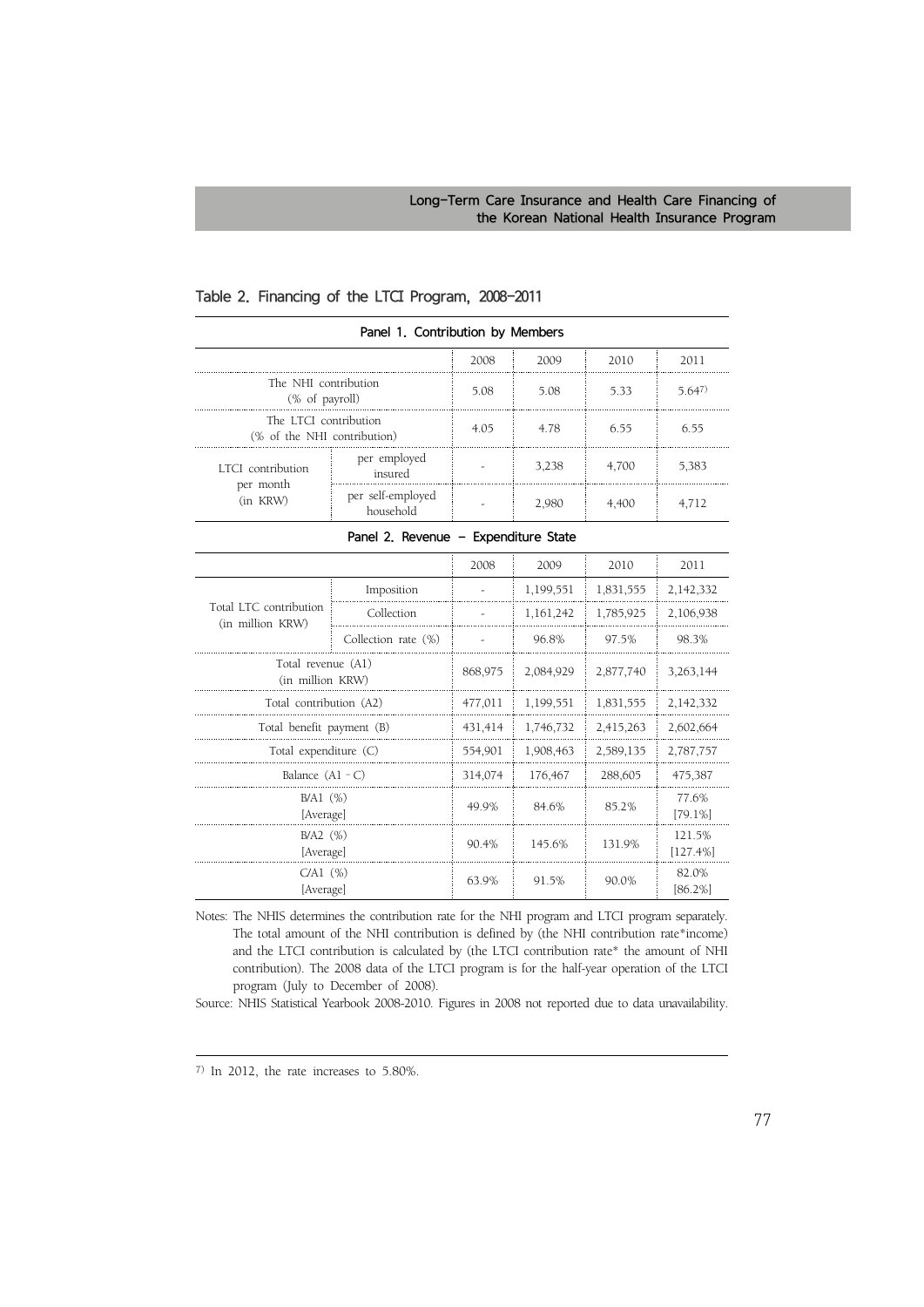Panel 1 of Table 2 shows the structure of the LTCI contribution rate during 2008-2011. Every fiscal year, the NHIS announces the contribution rate for the NHI program and LTCI program separately. Continual increase in both contribution rates is noted, and average monthly contribution per insured was KRW 5,383 in 2011.

The aggregate fiscal state of the LTCI program is reported in Panel 2 of Table 2. The contribution collection rate improved from 96.8% in 2009 to 98.3% in 2011. This new program seems to have little administrative problem in collecting contributions as the NHIS already established this process through a decade long experience. The overall financial status of the LTCI program looks fairly strong, providing benefits to the expanding number of beneficiaries shown in Table 1 (49.9% increase from 2008 to 2011) yet still running a surplus in all years from 2008 to 2011. During 2008-2012, the ratio of benefits to total revenue stays on average at 79.1% and the ratio of benefit payment to total contribution marks at 127.4%. Both figures indicate that the LTCI contribution effectively supports the benefits for those in need, and with subsidies from the general taxation of central and local governments, the LTCI program manages to be financially stable at the moment.

As the program is virtually new-born, there are few empirical studies on how the LTCI program interplays with the NHI program in paying for the health care of the elderly population. Whether the LTCI program alleviates or aggravates the burden of the NHI program in paying for the elderly members is the main question of this paper. Using the aggregate statistics of the NHI and LTCI programs across 245 municipals (city, country, and district) for the period of 2008-2010, we empirically assess effects of the LTCI program on the NHI financing. The remainder of this paper is organized as follows. Section II describes the estimation method to investigate how LTCI benefit payment affects total service use and costs of the elderly NHI members. Section III presents findings and Section IV concludes with policy implications and suggestions for further studies.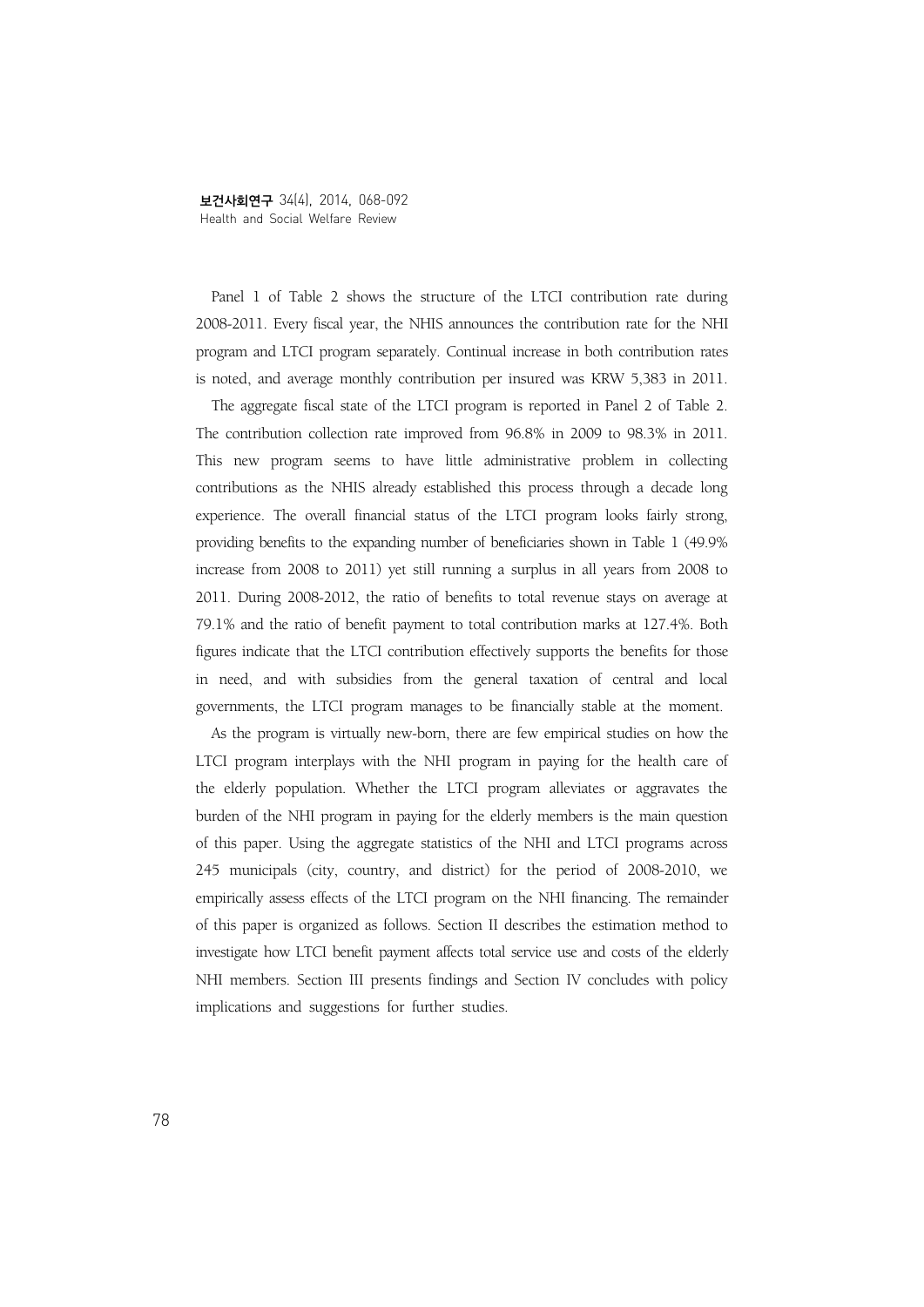# **Ⅱ. Methods**

## **1. Data**

For the empirical analysis, we use data from the National Health Insurance Corporation (NHIS) Statistical Yearbook and the Long-Term Care Insurance Statistical Yearbook for 2008-2010. We merge the aggregate NHI statistics with the LTCI information for 245 municipalities of Korea. The cross-sectional unit is identified according to the administrative divisions of cities (Si), counties (Geun) and districts (Gu). Variable definitions are summarized in Table 3.

| Variable   | Definition                                   |
|------------|----------------------------------------------|
| nhielderly | NHI payment for the elderly                  |
| ltc.       | Total LTCI benefit payment                   |
| nelderly   | Total number of the elderly residents        |
| premium    | Total NHI contribution                       |
| nhosp      | Total number of medical facilities           |
| ndoc.      | Total number of medical professionals        |
| tdays      | Total NHI treatment days among the elderly   |
| npat       | Total number of treated elderly patients     |
| nadm       | Total number of admissions among the elderly |
| nhiyoung   | NHI payment for the non-elderly members      |

|  |  | Table 3. Variable definitions |
|--|--|-------------------------------|
|--|--|-------------------------------|

## **2. Estimation Methodology**

We conduct the multivariate ordinary least squares (OLS) estimations to meausre the interplay between the LTCI payment and the NHI payment for the elderly members. Our dependent variable is the logarithm of the NHI expenditure and service use among the elderly members, and the key explanatory variable is the logarithm of total LTCI benefit payment for the elderly. In the NHI expenditure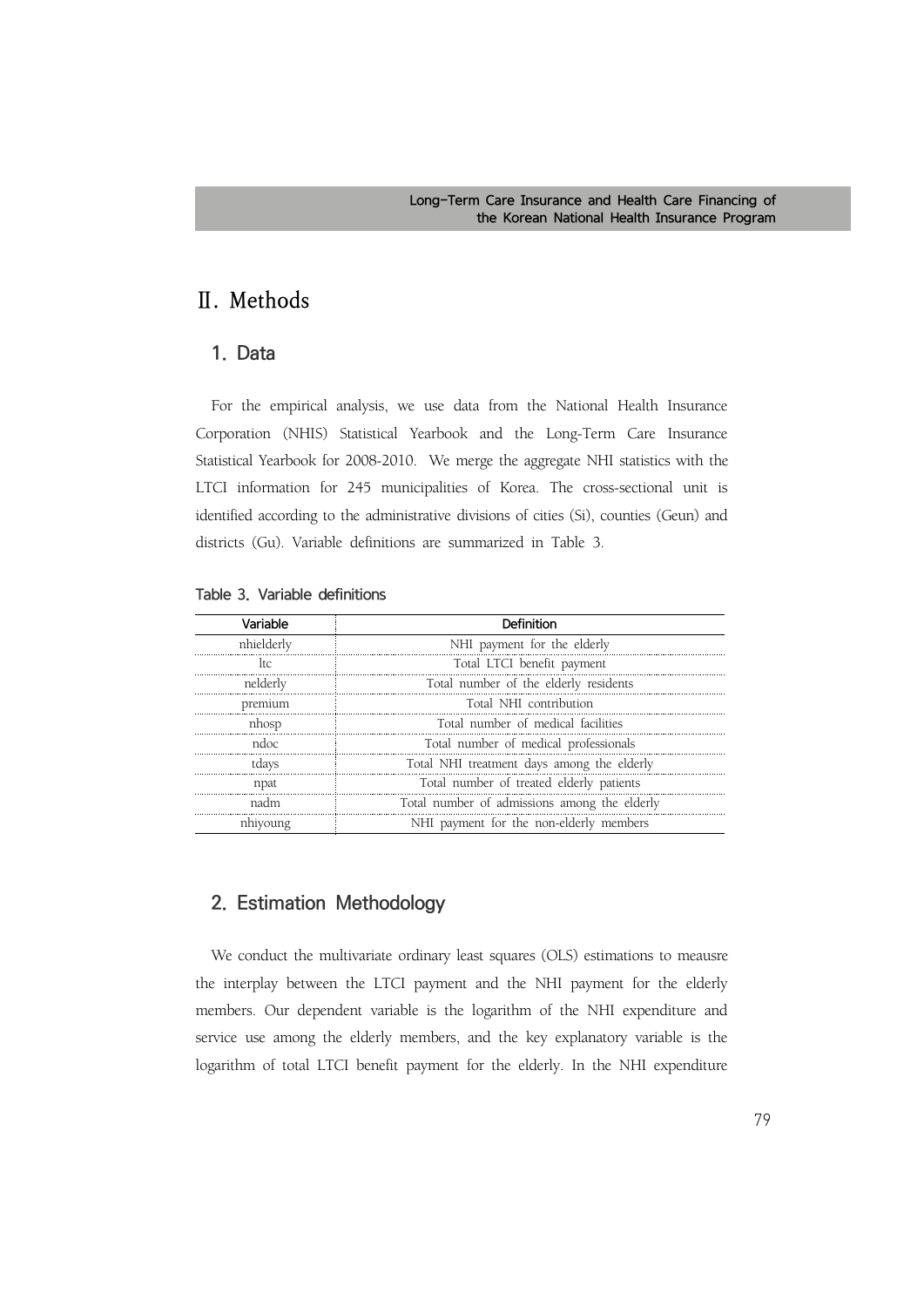equation, we control for medical resource factors using total number of medical professionals and facilities, population factor using total number of the elderly residents, income factor using total amount of the NHI contributions, and health risk factor using the NHI service use measures and the NHI benefit payment for non-elderly beneficiaries (Sakong et al., 2011).

Estimates obtained from OLS method are potentially inconsistent due to unobserved region-specific heterogeneity. To deal with this empirical issue, we set up a one-way component panel fixed-effects models to average out the unobserved region-specific effect (Shin, 2012). The unobserved regions-specific effects are assumed to be time-invariant constant. The panel regression equation is written as follows:

## $log(NHI_{ii}) = \alpha + \beta \cdot log(LTCI_{ii}) + Z_{ii} \cdot \gamma + \mu_i + u_{ii}$

where *i* is the index for regions (I=245) and *t* is time index (T=3). NHI indicates the NHI benefit payment and service use of the elderly members. *LTCI* denotes the expenditure of LTCI program for the elderly beneficiaries. The key coefficient  $\beta$ measures the percentage effect of the LTCI benefit payment on the NHI outcomes. Z is the set of control variables.  $\mu$  is the region-specific heterogeneity and  $u$  is the idiosyncratic error term. We conduct the fixed-effects (FE) model because the assumption of no correlation between  $\mu$  and explanatory variables required for the consistency of the random-effects (RE) estimator is tested invalid (Wooldridge, 2010).

## **Ⅲ. Findings**

### **1. Descriptive Analysis**

Figure 5 shows the trend of NHI and LTCI payments for the elderly population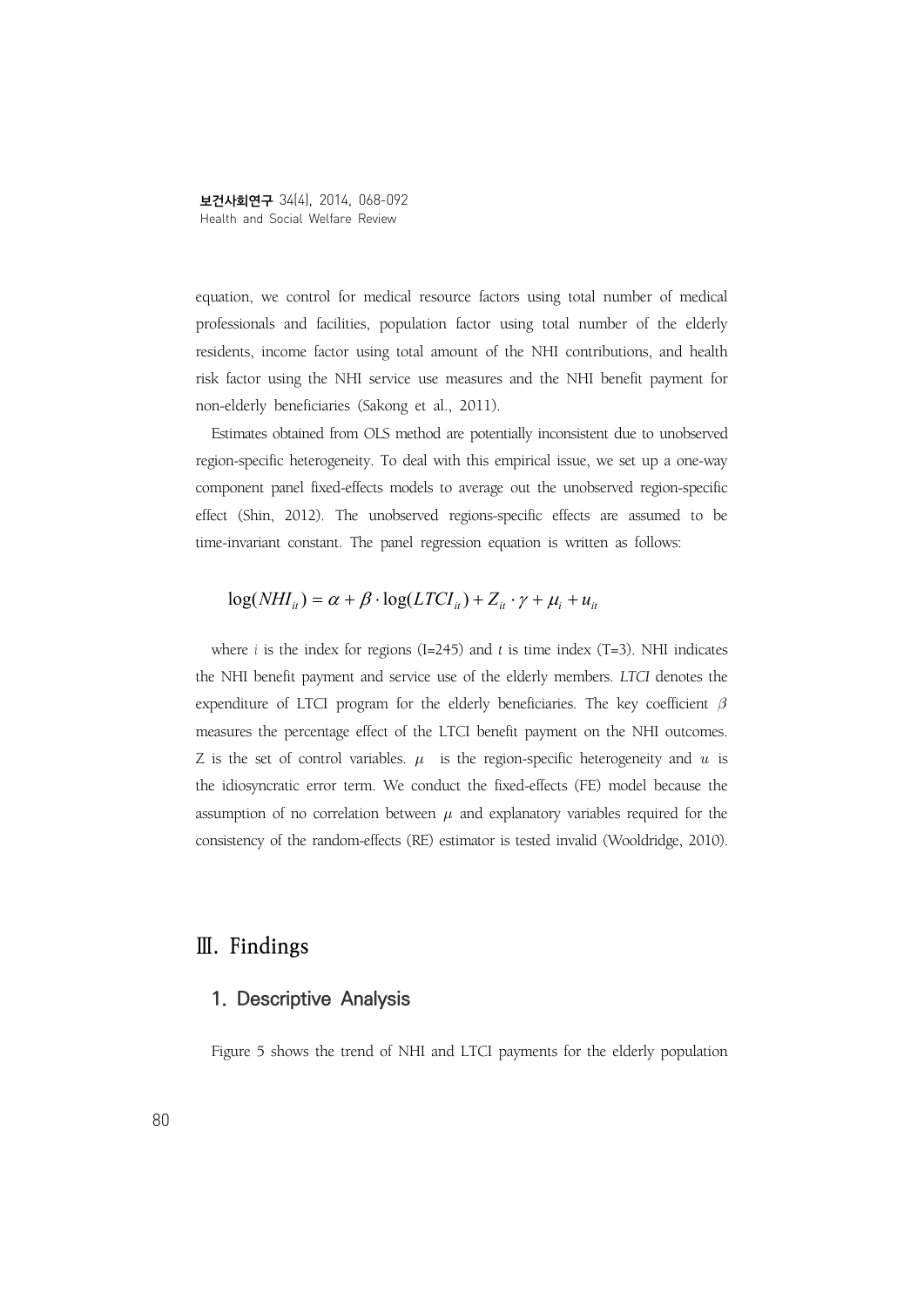during 2008-2010. We observe a steady increase in the NHI payment per elderly from KRW 1.59 million to 1.99 million (annual growth of 11.6% and 11.9%, respectively). The LTC payment per elderly is relatively modest in magnitude (KRW 0.41 million in 2010) but it increases at a much faster rate (33.6% during 2009-2010).8) Unless the NHIS adjusts the eligibility conditions to limit the number of LTCI beneficiaries, the LTCI payment, both total and average, is predicted to grow further with population ageing.





Note: The 2008 data of the LTCI program is for the half-year period (July to December of 2008). Source: NHIS Statistical Yearbook, 2008-2010.

<sup>8)</sup> Substantial growth of LTCI payment during 2008-2009 (285.1% increase) may be attributed to by the half-year operation of the LTCI program in 2008, thus calls for caution in the interpretation.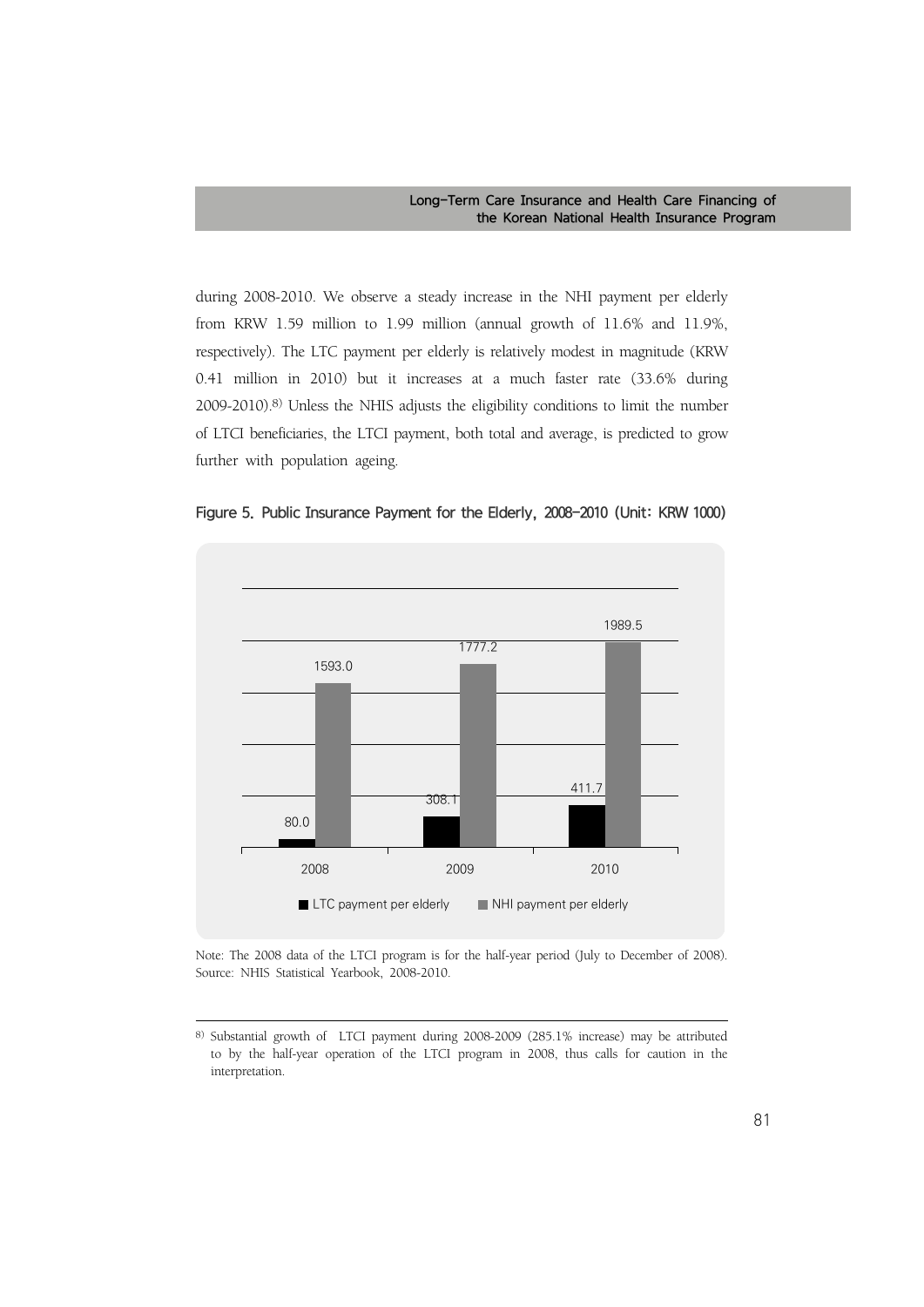

Figure 6. Relationship between NHI and LTCI Payments by Year, Unadjusted (2008-2010)

Note: The 2008 data of the LTCI program is for the half-year period (July to December of 2008). Source: NHIS Statistical Yearbook, 2008-2010.

Figure 6 illustrates the bivariate correlation between NHI benefit payment and LTCI spending on the elderly by year. Strong association between two public insurance payments is found throughout the study period. This may reflect the higher health care needs and the larger elderly population size in a region which yield higher spending both in the NHI program and in the LTCI program, thus not necessarily indicate the causation of the LTCI spending on the NHI expenditure. It, yet, is worth to note that the observed relationship between two public health spendings has been stable, hinting no systemic change due to the addition and the full implementation of LTCI program.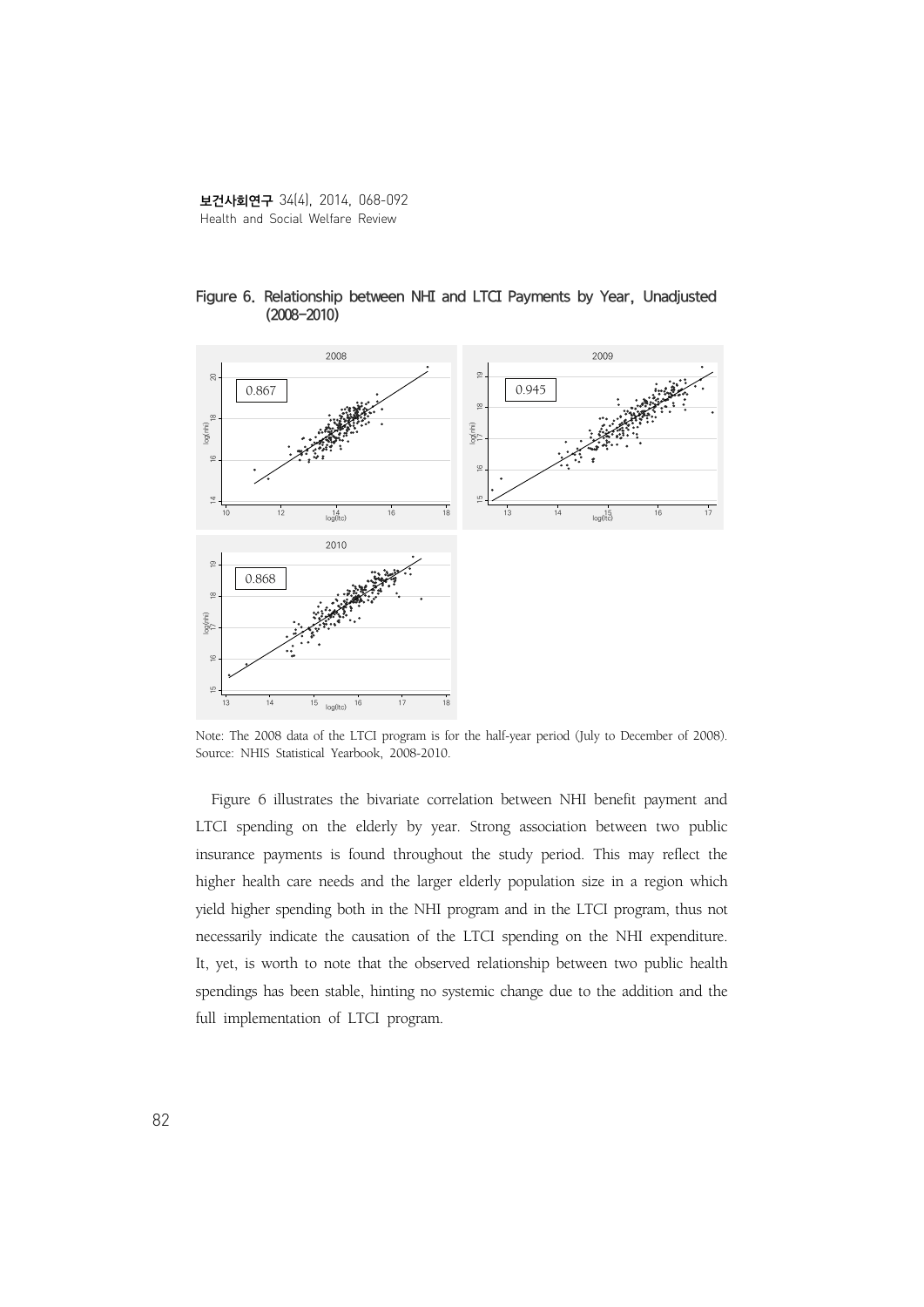

Figure 7. Relationship between NHI and LTCI Payments by Year, Per Elderly (2008-2010)

Note: The 2008 data of the LTCI program is for the half-year period (July to December of 2008). Source: NHIS Statistical Yearbook, 2008-2010.

When adjusted for the size of elderly population, the correlation becomes much weaker as shown in Figure 7. In 2008, the coefficient is -1.96 (p<0.1) implying the possible cost saving effect of the LTCI payment on the NHI expenditure. But the relationship is switched positive and statistically significant in the subsequent years (0.757, p<0.10 in 2009; 4.34, p<0.01 in 2010). Provided that the epidemilogical structure of the eldery residients in a region is likley to be stationary over time, this positive pattern implies that the LTCI program induces larger NHI payment for the elderly beneficiaries. This, on one hand, indicates that the elderly population has their health care needs of both acute and long-term care better supportded with the assistance of the LTCI program. On the other hand, it alarms that the NHIS and the general population should be prepared for the upcoming financial pressure to sustain the extended public programs.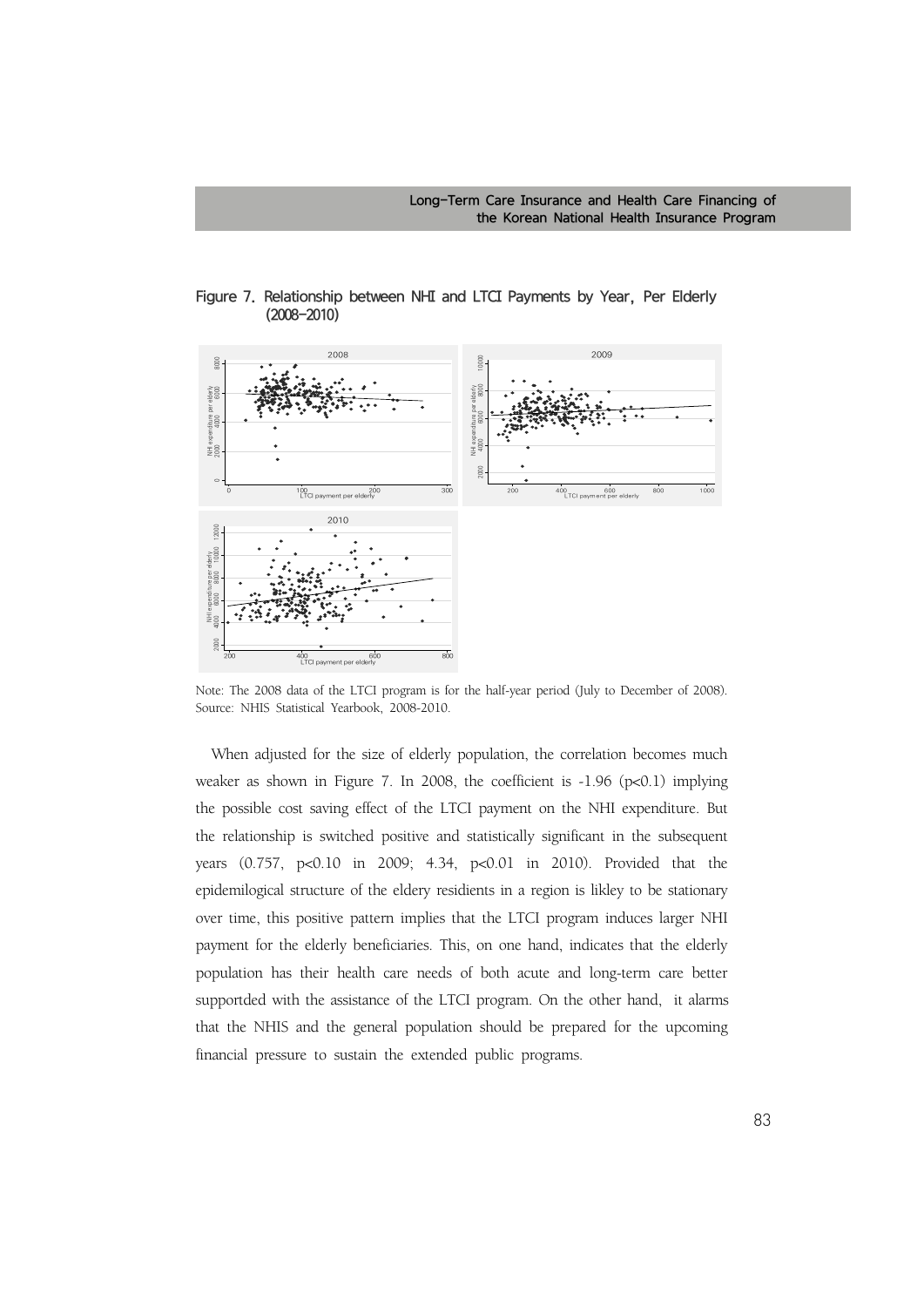보건사회연구 34(4), 2014, 068-092 Health and Social Welfare Review

### **2. Estimation Results**

#### 1) OLS estimation

Results of OLS estimation are reported in Table 4. We find a statistically significant positive relationship between NHI payment and LTCI payments in 2008 and in 2009, but not in 2010. The magnitude of the effect is modest in 2008 (0.053%, p<0.05), larger in 2009 (0.088%, p<0.01), but negative insignificant in 2010 (-0.24%). This observed variation in the relationship between NHI and LTCI is partly attributed by the partial implementation of LTCI program in 2008 and the continual changes in the program operation in the following years. When pooled over the study period, the OLS estimate of the effect of the LTCI payment is  $0.045\%$  (p<.05).<sup>9)</sup>

| Variables               | Log (nhielderly) |           |          |           |           |           |            |           |  |
|-------------------------|------------------|-----------|----------|-----------|-----------|-----------|------------|-----------|--|
|                         | 2008             |           | 2009     |           | 2010      |           | Pooled OLS |           |  |
|                         | Coeff.           | <b>SE</b> | Coeff.   | <b>SE</b> | Coeff.    | <b>SE</b> | Coeff.     | <b>SE</b> |  |
| Log(ltc)                | $054*$           | 024       | $.088**$ | .026      | $-0.074$  | .030      | $045*$     | .020      |  |
| Log(nelderly)           | $365**$          | -131      | $-131**$ | .030      | .080      | .058      | $705***$   | .063      |  |
| Log(premium)            | $-014$           | 018       | $-030*$  | .012      | $-020$    | 013       | $-040**$   | .010      |  |
| Log(nhosp)              | $.175*$          | 075       | .006     | .043      | $-0.099*$ | .040      | $.115*$    | .048      |  |
| Log(ndoc)               | $-015$           | 036       | .030     | .023      | $063**$   | 019       | .003       | .027      |  |
| Log(tdays)              | $.442**$         | .093      | $1.01**$ | .031      | .985**    | .059      | .554**     | .066      |  |
| Model sum of<br>squares | 126.8            |           | 119.2    |           | 99.2      |           | 353.2      |           |  |
| F-test                  | 2325.8           |           | 2439.7   |           |           | 1697.7    |            | 3533.4    |  |

Table 4. OLS Results: Impact of LTCI Expenditure on NHI Payment for the Elderly (By Year)

Notes: Intercept is included. Robust standard errors are reported. \* and \*\* indicate 5% and 1% statistical significance, respectively. The pooled OLS includes year dummies. The 2008 data of the LTCI program is for the half-year period (July to December of 2008). Source: NHIS Statistical Yearbook 2008-2010.

<sup>9)</sup> In 2008, the LTCI data covers only half-year period from July to December of 2008. In order to confirm the robustness of results to this data complexity, we repeat the pooled OLS estimation using the 2009 and 2010 data only. The estimated effect of the LTCI payment is 0.048 (p<0.05).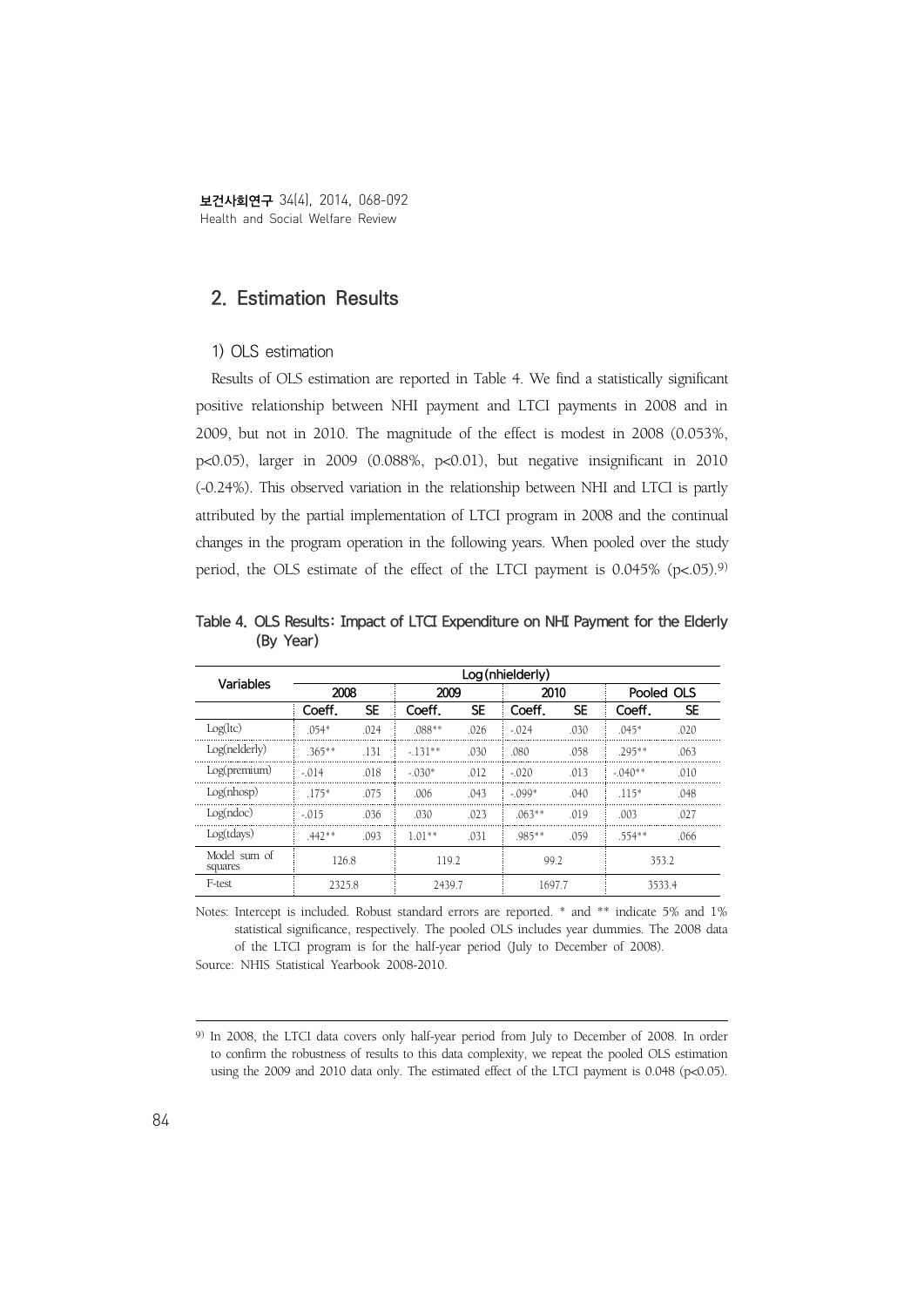As we control for the quantity of service use using total treatment days, the estimated positive coefficient suggests that the LTCI benefit leads to the net increase in the NHI payment when total amount of service provision for the elderly are fixed.

#### 2) Panel Estimation

 Table 5 presents results of the panel estimations. We try different sets of health status variables to capture potential endogeneity between the LTCI payment and the NHI payment – total number of patients (npat), total number of admissions (nadm), total treatment days (tdays) and total NHI expenditure for the non-elderly (nhiyoung). In model (4) where all of three measures for service use are included, the effect of LTCI payment is found as  $0.067\%$  (p<0.01). It implies that the 1% increase in the LTIC payment will induce the increase in the NHI payment by 7,263 million KRW (based on the 2010 figures). When the overall health condition in a region is controlled by total NHI spending for the non-elderly residents, the impact of the LTCI payment is found as 0.045% (p<0.01). Different model specifications seem responsible for variations in the magnitude of estimates (0.040%~0.099%). The positive relationship of the LTCI payment with the NHI expenditure on the elderly is, however, found solid across models

| Variables     | Log (nhielderly) |                          |          |           |          |           |          |           |           |           |
|---------------|------------------|--------------------------|----------|-----------|----------|-----------|----------|-----------|-----------|-----------|
|               | (1)              |                          | (2)      |           | (3)      |           | (4)      |           | (5)       |           |
|               | Coeff.           | SE                       | Coeff.   | <b>SE</b> | Coeff.   | <b>SE</b> | Coeff.   | <b>SE</b> | Coeff.    | <b>SE</b> |
| Log(ltc)      | .099**           | .024                     | $.040**$ | .005      | $.065**$ | .005      | $.067**$ | .015      | $.045***$ | .006      |
| Log(nelderly) | $.580**$         | .021                     | $-.021$  | .042      | $-.025$  | .039      | $-.020$  | .035      | $.522**$  | .017      |
| Log(premium)  | $-.033$          | .026                     | $-0.024$ | .013      | $-0.026$ | .013      | $-019$   | .011      | $-023$    | .016      |
| Log(nhosp)    | $-.050$          | .033                     | $-.049*$ | .021      | $-058*$  | .025      | $-.049*$ | .019      | $-038*$   | .016      |
| Log(ndoc)     | $.089**$         | .024                     | $.080**$ | .016      | $.087**$ | .018      | $073**$  | .017      | $.053*$   | .018      |
| Log(tdays)    | $-.007$          | .027                     |          |           |          |           | $-.026$  | .014      |           |           |
| Log(nadm)     |                  | $\overline{\phantom{a}}$ | .979**   | .066      |          |           | $.996**$ | .101      |           |           |

Table 5. Panel FE Model: The Impact of LTCI Expenditure on NHI Payment for the Elderly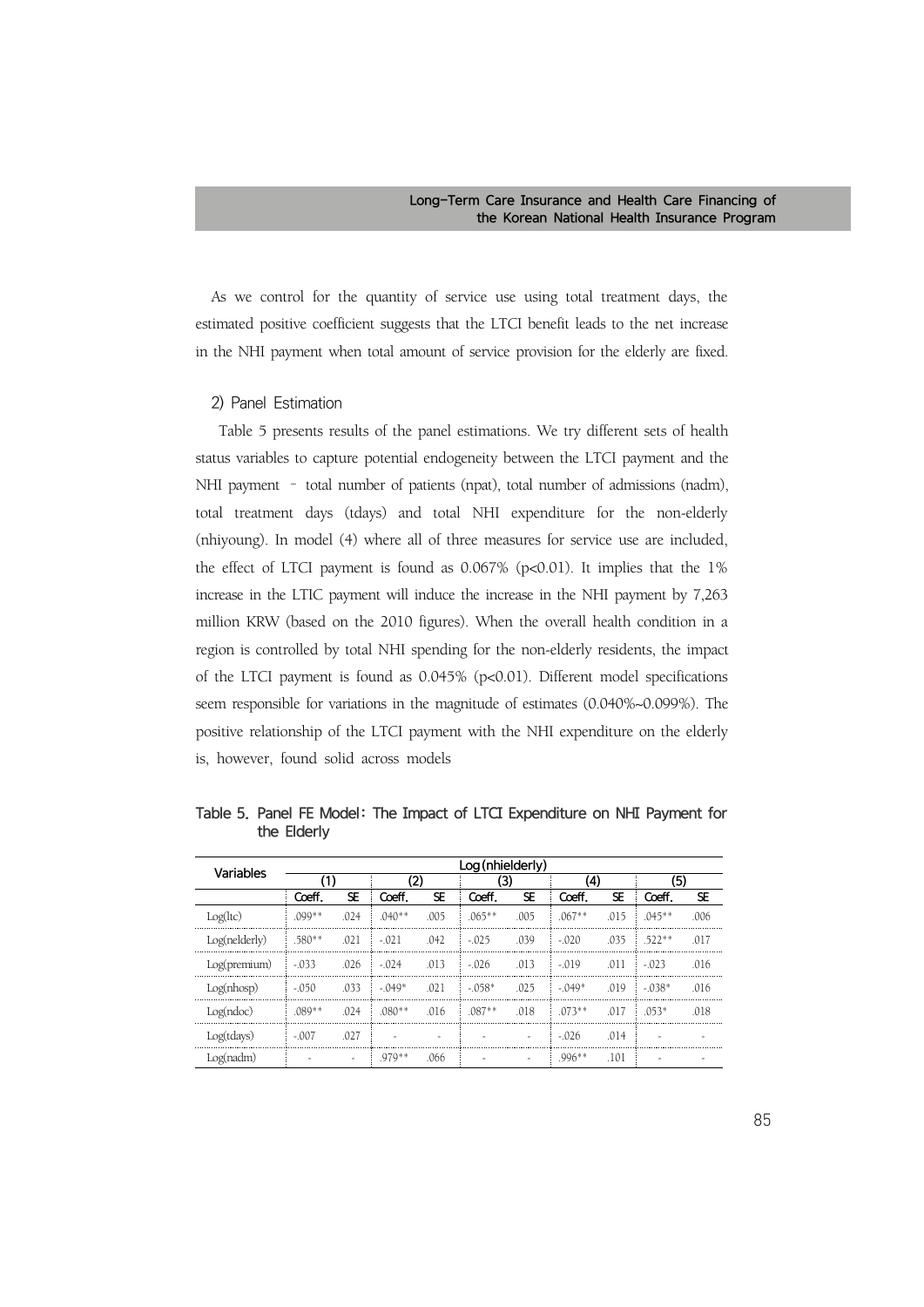## 보건사회연구 34(4), 2014, 068-092

Health and Social Welfare Review

| Variables               | Log (nhielderly) |    |        |    |          |           |         |           |          |           |
|-------------------------|------------------|----|--------|----|----------|-----------|---------|-----------|----------|-----------|
|                         |                  |    | '2.    |    | 3)       |           | (4)     |           | (5)      |           |
|                         | Coeff.           | SE | Coeff. | SE | Coeff.   | <b>SE</b> | Coeff.  | <b>SE</b> | Coeff.   | <b>SE</b> |
| Log(npat)               |                  |    |        |    | $1.01**$ | .075      | $-.001$ | .102      |          |           |
| Log(nhiyoung)           |                  |    |        |    |          |           |         |           | $.561**$ | .069      |
| Model sum of<br>squares | 15.25            |    | 15.87  |    | 15.76    |           | 15.88   |           | 15.48    |           |
| F-test                  | 1760.6           |    | 7897.8 |    | 2387.7   |           | 8768.4  |           | 1757.5   |           |

Notes: Intercept is included. \* and \*\* indicate 5% and 1% statistical significance, respectively. Standard errors (SE) are calculated robust to clustering. 16 clusters are 7 metropolitan cities (Seoul, Busan, Daegu, Incheon, Gwangju, Daejeon, and Ulsan) and 9 provinces (Gyonggi, Gangwon, Chungcheong-South, Chungcheong-North, Jeonla-South, Jeonla-North, Gyongsang-South, Gyongsang-North, and Jeju). In 2008, the LTCI data covers only half-year period from July to December of 2008. Findings from the 2009-2010 data are consistent with Table 5. Full results are available upon request.

Source: NHIS Statistical Yearbook 2008-2010.

| Variables            | Log(npat) |           | Log(nadm) |           | Log (tdays) |           |
|----------------------|-----------|-----------|-----------|-----------|-------------|-----------|
|                      | Coeff.    | <b>SE</b> | Coeff.    | <b>SE</b> | Coeff.      | <b>SE</b> |
| Log(ltc)             | $.089**$  | .029      | $.078*$   | .032      | $.069**$    | .015      |
| Log(nelderly)        | $.604**$  | .013      | $.610**$  | .015      | $.072**$    | .024      |
| Log(premium)         | .009      | .006      | .006      | .005      | .0008       | .003      |
| Log(nhosp)           | .051      | .069      | .089      | .071      | $-.054$     | .032      |
| Log(ndoc)            | $.091**$  | .024      | $.108**$  | .023      | $.012*$     | .006      |
| $Log(nhi)-1$         | $-.481**$ | .071      | $-437**$  | .072      | .049        | .063      |
| Log(adm)             |           |           |           |           | $.903**$    | .033      |
| Model sum of squares | 4.33      |           | 4.73      |           | 6.15        |           |
| F-test               | 599.5     |           | 855.2     |           | 951.8       |           |

#### Table 6. Panel FE Model:

The Impact of LTCI Expenditure on NHI Service Use of the Elderly

Notes: Intercept is included. \* and \*\* indicate 5% and 1% statistical significance, respectively. Standard errors (SE) are calculated robust to clustering. Log(nhi)-1 is the one-year lag value of log(nhi).

Source: NHIS Statistical Yearbook 2008-2010.

To further examine the mechanism of this positive association of two programs, we run another sets of panel estimations in which dependent variables are total number of patients, total number of admissions and total treatment days. Health condition of a region is controlled by total NHI expenditure in the previous year. Table 6 shows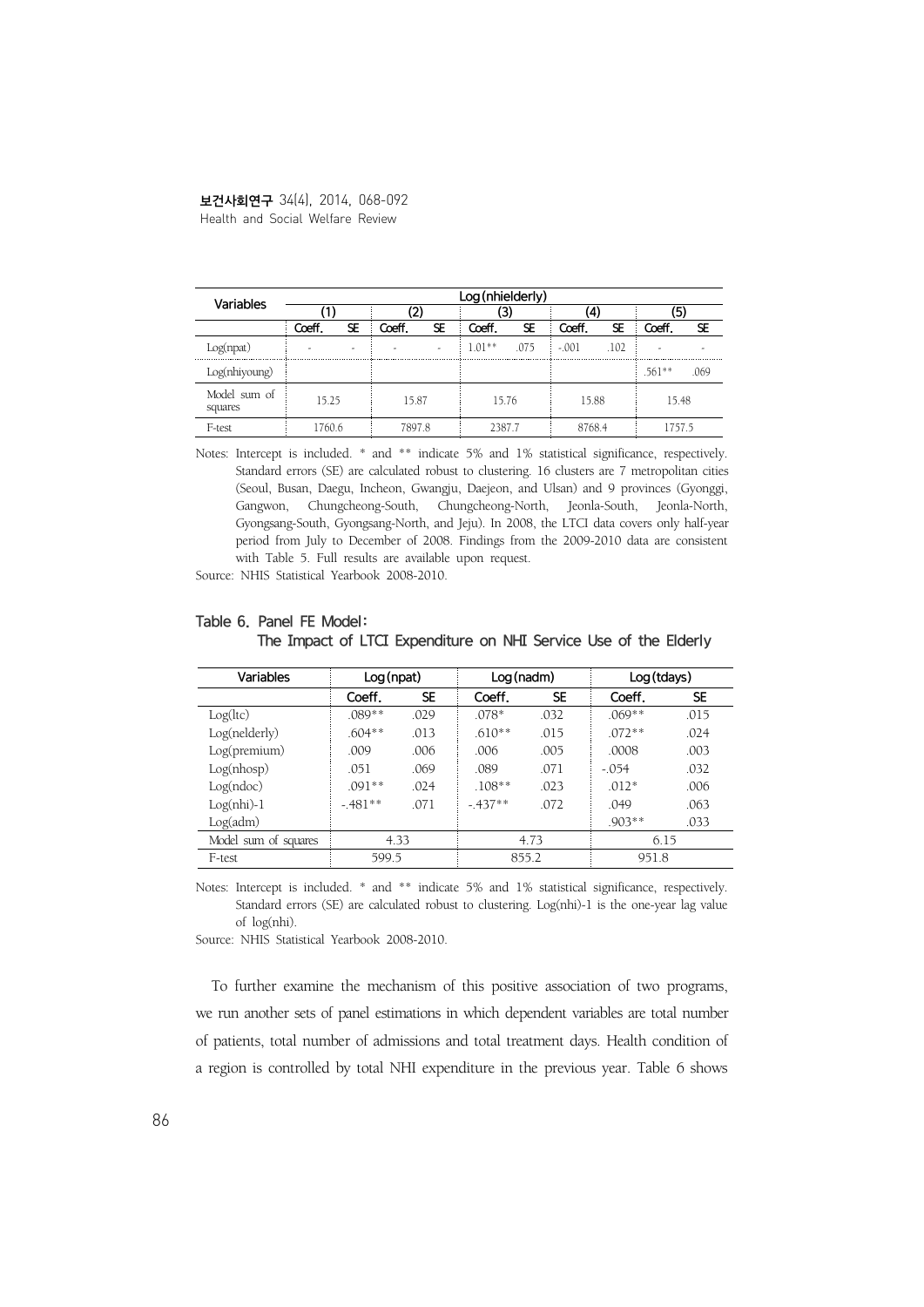that the LTCI payment has a positive significant relationship with all three service quantity measures. Findings indicate that with more spending in the LTCI benefit, there will be more elderly patients availing NHI benefit (0.089%, p<0.01), greater number of admissions to medical facilities (0.078%, p<0.05), and larger number of treatment days among the elderly (0.069%, p<0.01). This suggests that the additional LTCI benefit has promoted the NHI service use among the elderly members.

## **Ⅳ. Summary and Discussion**

The Long-Term Care Insurance (LTCI) program is a major step that the Korean health care system took in 2008 in order to serve long-term care needs of the ageing population. With this new public insurance benefit, the unprecedented growth of nursing homes and home care providers is facilitated to offer the adequate access to long-term care among the elderly. It raises questions about the future of the Korean health insurance system: how the LTCI program will amend health care financing of the Korean NHI system. The LTCI benefit can help the elderly avoid costly inpatient care or emergency services, which will consequently mitigate the NHI payment for the elderly. On the other hand, the LTCI benefit may generates a reinforcement effect on the NHI program, leading the elderly to seek for more health service and to cause more payment in the NHI system.

Findings of this study show that the greater use of the NHI covered service is associated with the larger LTCI spending. It is plausible that the elderly population is encouraged to pay attention to their health conditions and learn how to avail the necessary service due to the national-wide promotion of this new public program. It is, however, inconclusive whether the increase in service use in the NHI program contributes to reduce unmet needs and thus to foster better health in their later life among the elderly. Further study should investigate whether this additional benefit from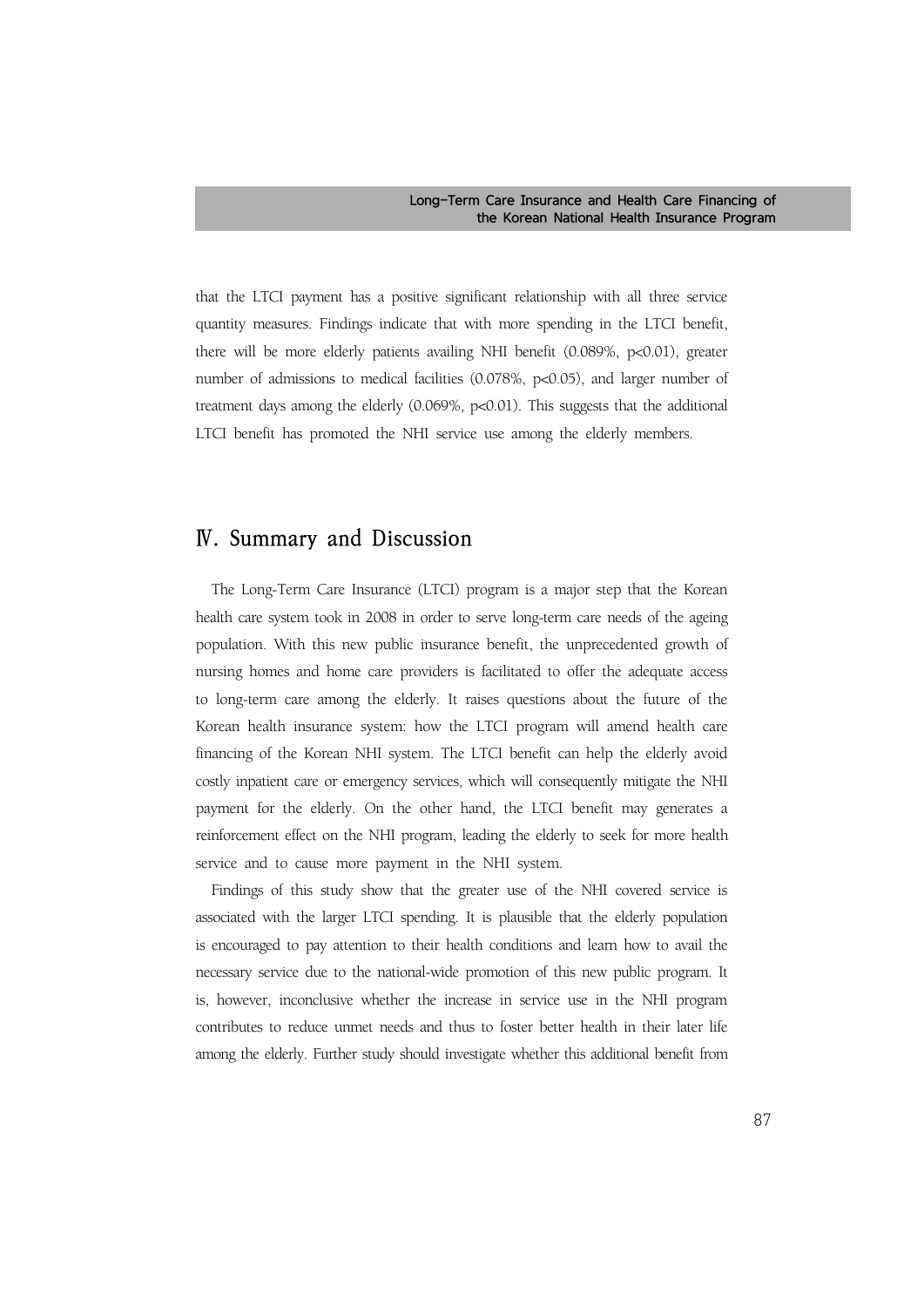two public insurance programs enhances health outcomes of the elderly beneficiaries.

The estimated positive effect of the LTCI program on the NHI financing seems contradictory to the intended role of the LTCI implementation – reduction in the NHI spending on the elderly. Cost saving in the NHI program, however, assumes that expensive and intense acute care service provided for the elderly NHI members is practically substitued by long-term care service in the LTCI program. In the present setting of two programs, there is no procedure or management scheme to trace how much the NHI-covered services are induced or avoided due to the provision of long-term care. Nursing home facilities are to be certified by NHIS as the designated LTCI providers if they have a contracted counterpart of acute care hospitals or practitioners with which the long-term care providers collaborate to serve the institutionalized elderly when specific health risks are detected. In this framework, little incentive or service delivery guideline is invovled in both sides of providers to behave cost effectively. This may account for the positive assocation of the LTCI payment with the NHI spending on the elderly. Coordinated delivery management across outpatient care, inpatient care, and long-term care service is the prerequite condition to induce cost saving effect of the LTCI benefit on the NHI program.

As both programs are under constant reforms, it is important to keep examining the dynamics of these programs in a perspective of sustainable health care in Korea. The Korean government and the NHIS face with another critical question regarding the fiscally sustainable and adequate long-term care system, such as how private insurance market should be engaged in serving the long-term care needs, and whether the increased government subsidy is necessary (in 2010, it is 15% of total LTCI revenue) to preserve the generosity of the means-testing eligibility screening. When the capacity of public financing in the LTCI program is predicted insufficient to meet the rapidly expanding need for the LTC service, individuals may look up additional private insurance coverage for long-term care instead of solely relying on public coverage. The decade-long experience of the NHI program and the Medicaid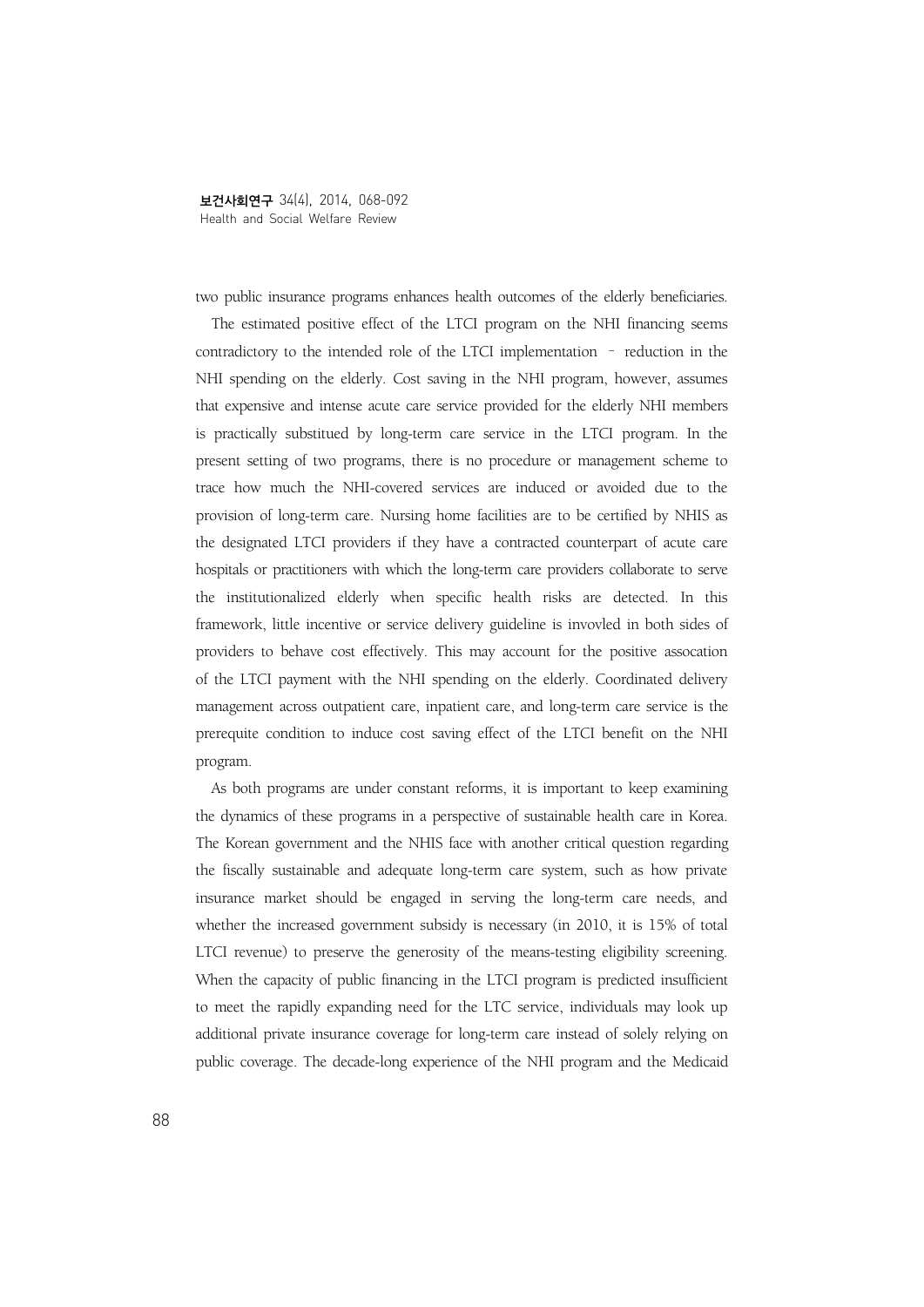in the U.S. to balance fiscal soundness and eligibility expansion may provide helpful lessons to these issues (Brown & Finkelstein, 2011). This study is one of the first attempts to address the implication of the newly introduced LTCI program in Korea with a focus on the NHI financing. Further research should examine the behavioral mechanism of the elderly LTCI beneficiaries in their NHI service use. Policy guidance for the cost effective delivery network among the NHI providers and the LTCI providers should be established to promote the well-aging of the elderly population and to assure fiscal sustainability of the Korean public insurance system.

신자은은 미국 Texas A&M University에서 경제학 박사학위를 받았으며 현재 KDI국제정책대학 원에서 교수로 재직 중이다. 주요 관심분야는 보건경제학, 보건의료정책, 개발협력과 국제보건, 응용미시계량이며, 민간의료보험의 서비스이용효과, 노령층의 의료보장정책등을 연구하고 있다. (E-mail: jshin@kdis.ac.kr)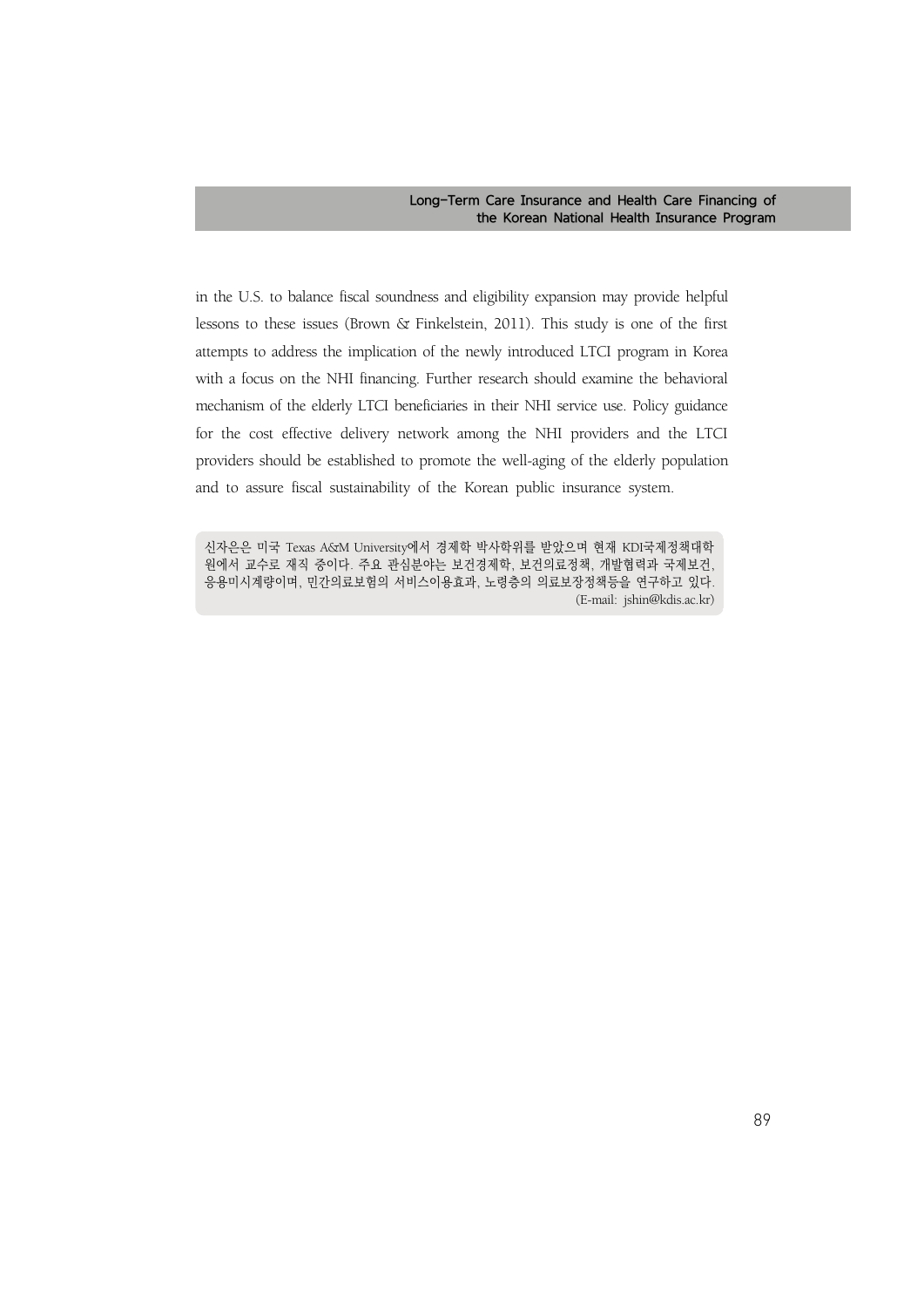# **참고문헌**

- Brown, J., Finkelstein, A. (2011). *Insuring Long-Term Care in the U.S.* NBER Working Paper Series. No. 17451, Cambridge: MA.
- Cho, KH., Chung, Y., Roh, YK., Cho, B., Kim, CH., Lee, HS. (2004). Heath Care for Older Persons: A Country Profile- Korea. *Journal of American Geriatrics Society, 52*(7), pp.1199-1204.
- Kim, JI. (2004). Cost-Effectiveness Analysis of the Elderly for Health Insurance Programs in Korea. *Journal of the Korea Gerontological Society, 24*(3), pp.51-67.
- Kim, SH., Kim, DH., Kim, WS. (2010). Long-Term Care Needs of the Elderly in Korea and Elderly Long-Term Care Insurance. *Social Work in Public Health, <sup>25</sup>*, pp.176-184.
- Kwon, SM., (2011). Future of Long-Term Care Financing for the Elderly in Korea. *Journal of Aging and Social Policy, 20*(1), pp.119-136.
- Lee, EK. (2010). *Long-Run Projection of the Long-Term Care Insurance Financing*, Public Finance Forum, December, 6-25 (in Korean).
- Sakong, J., Yoon, SY., Cho, MD. (2011). A Study on the Determinants of the Benefits of the Long-term Care Insurance in Korea, *Korean Journal of Health Policy and Administration, 21*(4), pp.617-642.
- Shin, J. (2012). Private Health Insurance in Korea: An International Comparison, *Health Policy, 108*, pp.76-85.
- Tchoe, BH., Nam, SH. (2008). *Aging Risk and Health Care Cost in Korea*, Asia Health Policy Program working paper, No. 3.
- National Health Insurance Corporation.(2010). *Summary of the Long-Term Care Insurance 2009.* Statistical Yearbook of the Long-Term Care Insurance.
- Wooldridge, J. (2010). *Econometric Analysis of Cross Section and Panel Data.* Second Edition. The MIT Press.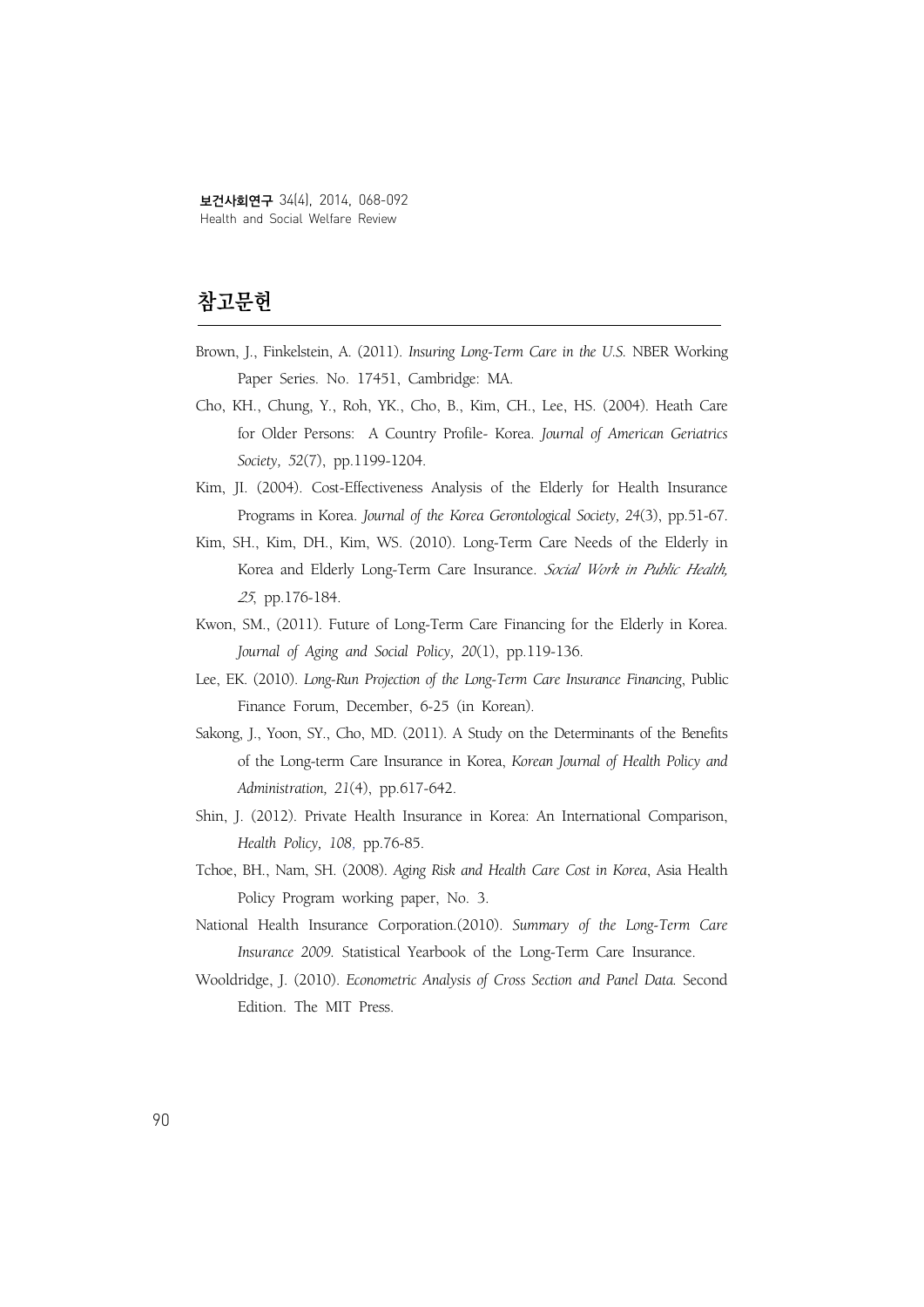# **Appendix**

| Regions   | NHI spend-<br>for the<br>ina<br>elderly | benefit<br>LTCI<br>payment for the<br>elderly | Total<br>number<br>of admissions<br>for the elderly | number of<br>Total<br>the elderly pa-<br>tients | Total<br>treat-<br>ment days of<br>the elderly |
|-----------|-----------------------------------------|-----------------------------------------------|-----------------------------------------------------|-------------------------------------------------|------------------------------------------------|
| Seoul     | 21.71                                   | 19.70                                         | 17.81                                               | 14.13                                           | 20.13                                          |
| Busan     | 20.97                                   | 18.70                                         | 17.15                                               | 13.26                                           | 19.22                                          |
| Daegu     | 20.42                                   | 18.30                                         | 16.59                                               | 12.77                                           | 18.77                                          |
| Incheon   | 20.32                                   | 18.65                                         | 16.46                                               | 12.71                                           | 18.68                                          |
| Gwangju   | 19.83                                   | 18.04                                         | 15.95                                               | 12.11                                           | 18.05                                          |
| Daejeon   | 19.84                                   | 18.09                                         | 16.02                                               | 12.18                                           | 18.14                                          |
| Ulsan     | 19.36                                   | 17.19                                         | 15.55                                               | 11.67                                           | 17.56                                          |
| Kyunggi   | 21.81                                   | 19.98                                         | 17.91                                               | 14.21                                           | 20.20                                          |
| Gangwon   | 20.20                                   | 18.41                                         | 16.30                                               | 12.62                                           | 18.57                                          |
| Choongbuk | 20.16                                   | 18.17                                         | 16.36                                               | 12.53                                           | 18.49                                          |
| Choongnam | 20.61                                   | 18.64                                         | 16.82                                               | 12.95                                           | 18.94                                          |
| Chunbuk   | 20.67                                   | 18.58                                         | 16.83                                               | 12.88                                           | 18.86                                          |
| Chunnam   | 20.81                                   | 18.68                                         | 17.01                                               | 13.07                                           | 19.00                                          |
| Kyungbuk  | 20.91                                   | 18.84                                         | 17.07                                               | 13.25                                           | 19.17                                          |
| Kyunbnam  | 20.92                                   | 18.84                                         | 17.13                                               | 13.21                                           | 19.11                                          |
| Jeju      | 19.15                                   | 17.55                                         | 15.46                                               | 11.48                                           | 17.49                                          |

### A1. Summary Statistics (All figures in logarithms)

### A2. List of Abbreviations

| Acronym | <b>Full Title</b>                 |
|---------|-----------------------------------|
|         | Computed Tomography               |
| ۲E.     | Fixed Effects                     |
| KRW     | Korean Won                        |
| -1701   | Long-Term Care Insurance          |
| MRI     | Magnetic Resonance Imaging        |
| NHI     | National Health Insurance         |
| NHIS    | National Health Insurance Service |
|         | National Statistical Office       |
| OLS     | Ordinary Least Squares            |
|         | United Nations                    |